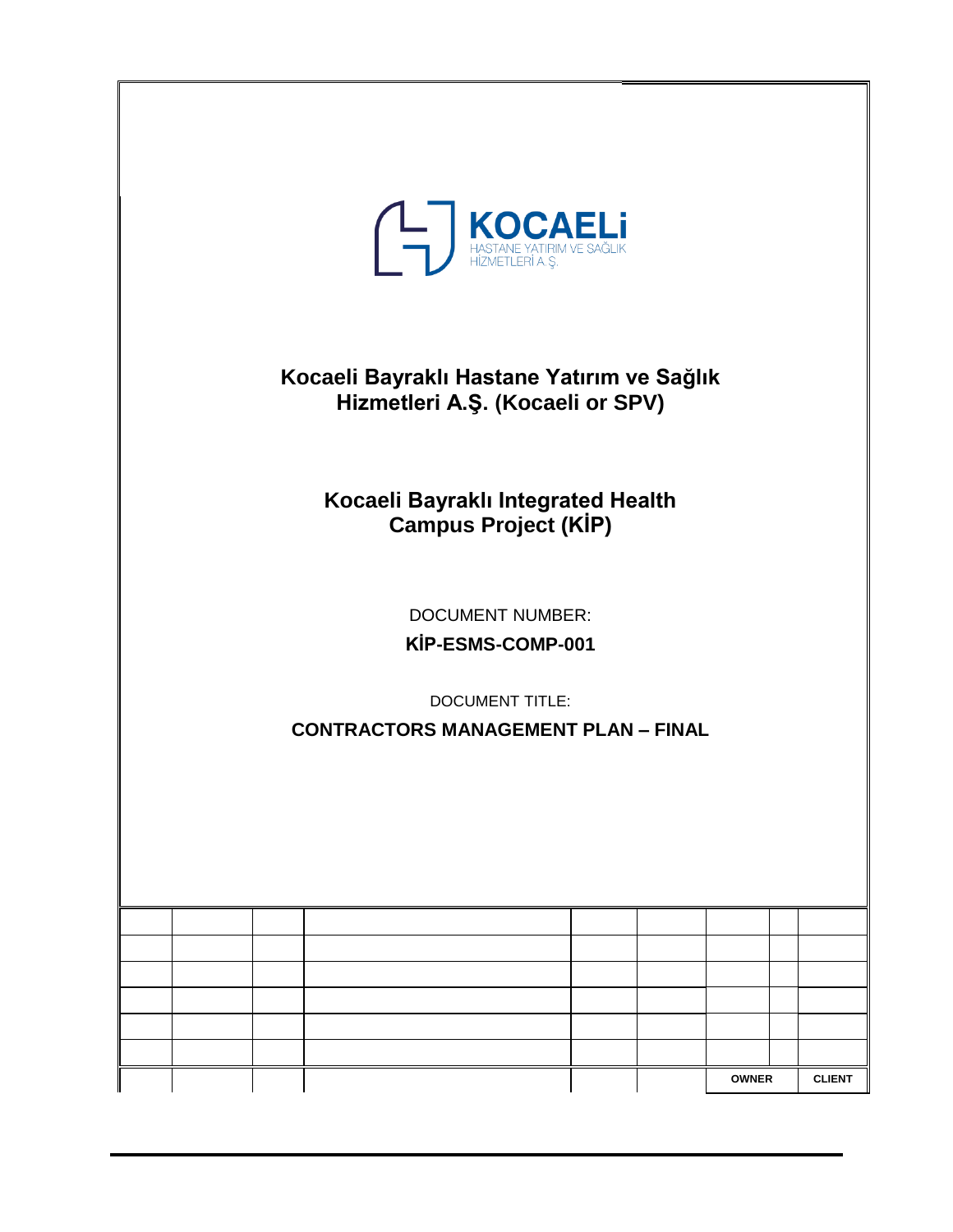| $\bullet$<br><b>REV</b> | <b>DATE</b><br>ᇭᇆ | <b>PAGES</b> | $- - - - - - - - -$<br>DE<br><b>HON</b> | <b>DDDN</b><br>-RPL | <b>CHKD</b> | <b>\PPROVED</b> |
|-------------------------|-------------------|--------------|-----------------------------------------|---------------------|-------------|-----------------|
|                         |                   |              |                                         |                     |             |                 |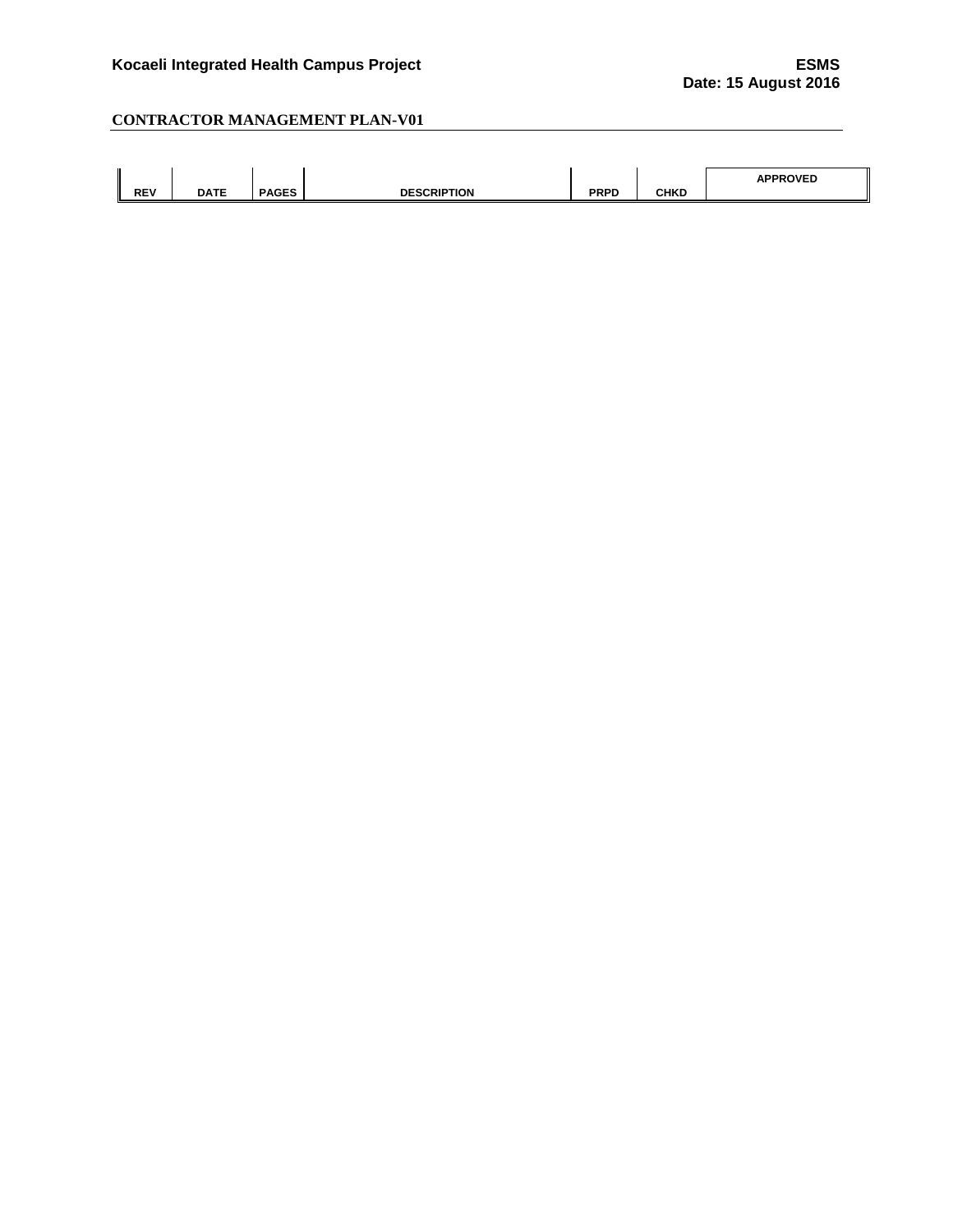#### <span id="page-2-0"></span>**PURPOSE SCOPE**

This Plan has been developed in accordance with SPV policies, with the commitments undertaken by SPV in the ESA, with Turkish regulatory framework, with IFC Performance Standards, IFC EHS General and Sector Specific Guidelines, EBRD Performance Requirements, OPIC Environmental and Social Policy Statement and EDC.

The purpose of this procedure is to set forth the methods for the Subcontractors affiliated with Gama-Türkerler for the management of the work they undertake from the beginning to the completion, for the description of the recruitment and dismissals of their personnel, for the follow-up of their papers and documents, and for the elimination, reporting and intervening with shortcomings.

#### <span id="page-2-1"></span>**APPLICATION**

This Plan applies to the Project Construction phase only. It applies to construction work activities under the control of SPV, of EPC and to all KİP employees.

#### <span id="page-2-2"></span>**DEFINITIONS**

| Kocaeli or SPV:                                                             | Kocaeli Hastane Yatırım ve Sağlık Hizmetleri A.Ş.                                                                                                                                                                                                                                                                                                         |
|-----------------------------------------------------------------------------|-----------------------------------------------------------------------------------------------------------------------------------------------------------------------------------------------------------------------------------------------------------------------------------------------------------------------------------------------------------|
| Kocaeli Integrated Health Campus<br>Project (or "KIP" or simply "Project"): | Kocaeli Integrated Health Campus Project, being executed by SPV or its<br>affiliates                                                                                                                                                                                                                                                                      |
| EPC Contractor (or simply EPC):                                             | Türkerler – Gama Kocaeli Adi Ortaklığı & Gama Türkerler Dubai                                                                                                                                                                                                                                                                                             |
| Site Management:                                                            | All key managerial roles involved in the Construction Site management,<br>mainly referring to the EPC Contractor's personnel                                                                                                                                                                                                                              |
| <b>Environmental and Social</b><br>Management System (ESMS)                 | The complete set of documents (including but not limited to: policies,<br>manuals, plans, procedures, work instruction and records) developed to<br>address, manage, monitor, audit and review the environmental, social, health<br>and safety aspects of the KİP, aimed at mitigating potential ESHS risks and<br>impacts and improving ESHS performance |
| Guidelines to EPC Contractor                                                | Guidelines to EPC for the development of its own ESMS and associated EPC<br>Contractor Procedures appropriate to the nature and scale of the Project are<br>contained in SPV ESMS documentation. SPV ESMS documentation, identify<br>also minimum requirements and specific responsibilities for EPC Contractor<br>in line with the EPC contract          |
| <b>Construction Site:</b>                                                   | The Construction Site includes all areas impacted in any manner by the<br>construction activities.                                                                                                                                                                                                                                                        |
| <b>Environmental and Social</b><br>Management Plans (ESMPs)                 | Plans issued by SPV addressing significant Environmental and Social<br>aspects (as identified in the ESA) by defining specific management methods,<br>mitigation measures, monitoring activities, reporting, auditing and review.                                                                                                                         |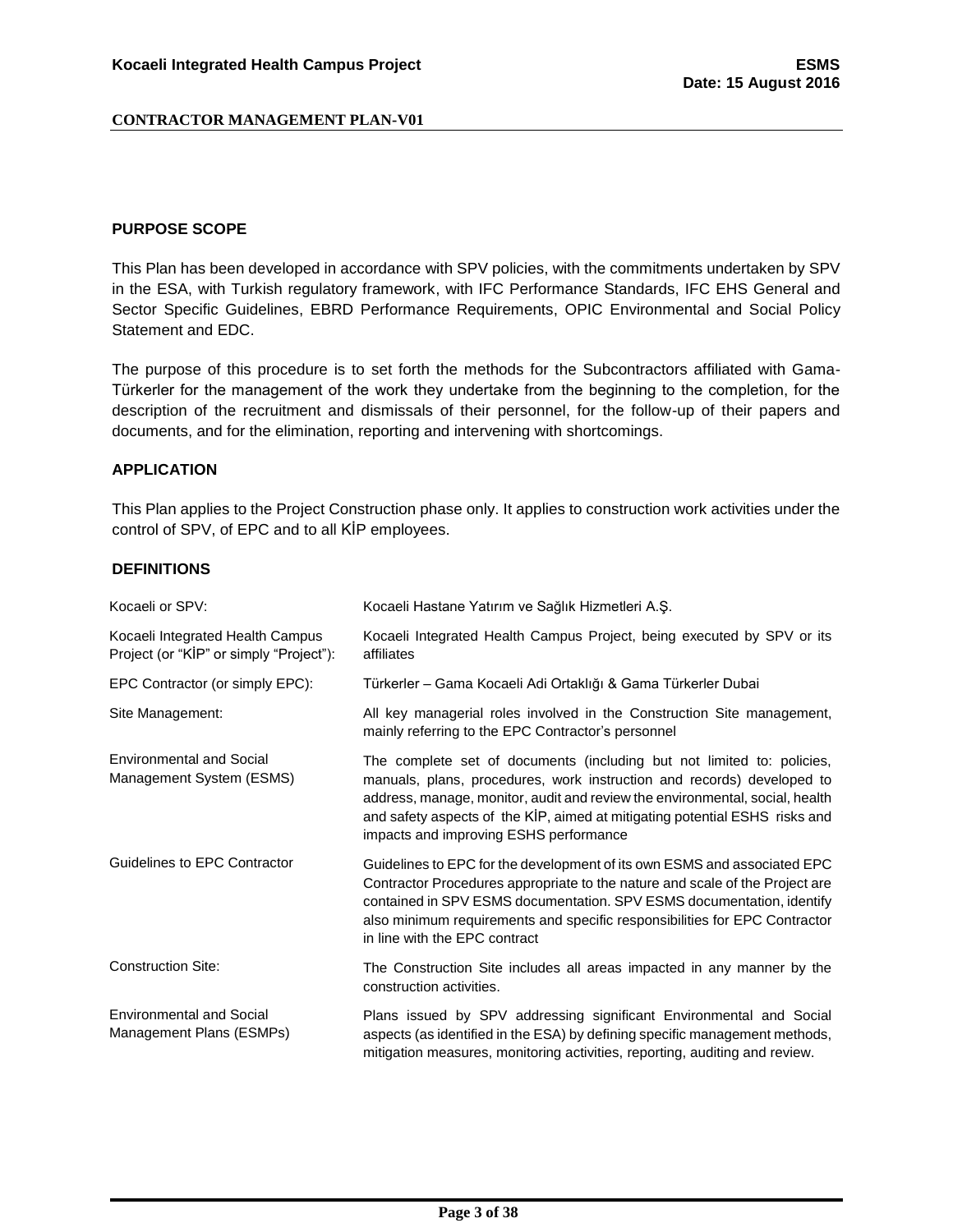EPC Contractor Procedure A procedure to be prepared by EPC, to be used by EPC to describe how the mitigation and monitoring measures/actions outlined in SPV ESMPs are actually implemented

#### <span id="page-3-0"></span>**ACRONYMS**

| <b>KIP</b>      | Kocaeli Integrated Health Campus Project                                      |
|-----------------|-------------------------------------------------------------------------------|
| <b>SPV</b>      | Kocaeli Hastane Yatırım ve Sağlık Hizmetleri A.Ş.                             |
| Golder          | Golder Associates Turkey Ltd. Sti.                                            |
| <b>BAT</b>      | Best Available Technology                                                     |
| <b>EBRD</b>     | European Bank for Reconstruction and Development                              |
| <b>EDC</b>      | <b>Export Development Canada</b>                                              |
| <b>EHS</b>      | Environmental, Health and Safety                                              |
| <b>EPC</b>      | <b>Engineering Procurement and Construction</b>                               |
| <b>EPRP</b>     | Emergency Preparedness and Response Plan                                      |
| ES.             | <b>Environmental and Social</b>                                               |
| <b>ESHS</b>     | Environmental, Social Health and Safety                                       |
| <b>ESA</b>      | <b>Environmental and Social Assessment</b>                                    |
| ESMP(s)         | Environmental and Social Management Plan(s)                                   |
| <b>ESMS</b>     | <b>Environmental and Social Management System</b>                             |
| <b>ESAP</b>     | Environmental and Social Action Plan                                          |
| EU              | European Union                                                                |
| <b>GHG</b>      | Greenhouse Gas                                                                |
| <b>GIIP</b>     | Good International Industry Practice                                          |
| HS (or OHS)     | (Occupational) Health and Safety                                              |
| <b>IFC</b>      | <b>International Finance Corporation</b>                                      |
| IFC, EBRD WA GN | Workers' accommodation: processes and standards A guidance note by IFC & EBRD |
| <b>ISO</b>      | International Organization for Standardization                                |
| <b>KPI</b>      | Key Performance Indicators                                                    |
| <b>OHSAS</b>    | Occupational Health and Safety Assessment Scheme                              |
| <b>OPIC</b>     | Overseas Private Investment Corporation                                       |
| <b>PR</b>       | Performance Requirement (issued by EBRD)                                      |
| <b>PS</b>       | Performance Standard (issued by IFC)                                          |
| <b>QRA</b>      | <b>Quantitative Risk Analysis</b>                                             |
| <b>SEP</b>      | Stakeholder Engagement Plan                                                   |
| <b>WHO</b>      | World Health Organization                                                     |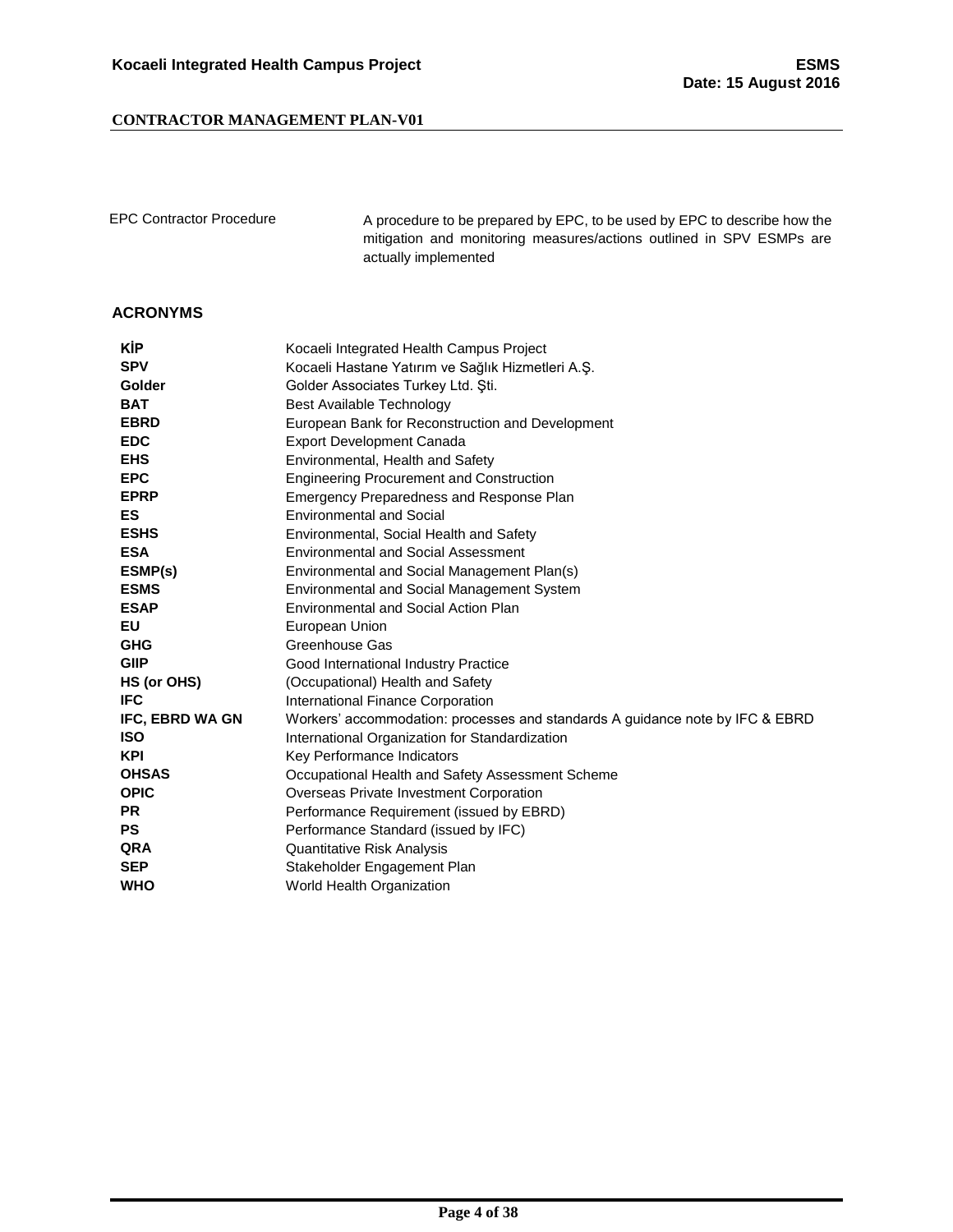## **TABLE of CONTENTS**

| 1.0  |      |                                                                                  |  |
|------|------|----------------------------------------------------------------------------------|--|
| 2.0  |      |                                                                                  |  |
| 3.0  |      | <b>CONTRACTOR SELECTION / CONTRACT SIGNING AND CONTRACTOR COMPLIANCE WITH</b>    |  |
|      |      |                                                                                  |  |
| 4.0  |      |                                                                                  |  |
| 5.0  |      |                                                                                  |  |
| 6.0  |      |                                                                                  |  |
|      |      | 6.1 Occupational Health and Safety an Environmental Protection Measures11        |  |
|      |      |                                                                                  |  |
| 7.0  |      |                                                                                  |  |
| 8.0  |      |                                                                                  |  |
| 9.0  |      |                                                                                  |  |
| 10.0 |      |                                                                                  |  |
|      | 10.1 |                                                                                  |  |
|      | 10.2 |                                                                                  |  |
|      | 10.3 |                                                                                  |  |
|      | 10.4 |                                                                                  |  |
|      | 10.5 |                                                                                  |  |
|      |      |                                                                                  |  |
|      | 11.1 | Objective of Performance Standard 2 (PS2) and Performance Requirement 2 (PR2).22 |  |
|      | 11.2 |                                                                                  |  |
|      | 11.3 |                                                                                  |  |
| 11   |      |                                                                                  |  |
| 12.0 |      | NATIONAL LAWS AND REGULATIONS IN CONJUNCTION WITH IFC PS2 AND EBRD PR237         |  |
|      | 12.1 |                                                                                  |  |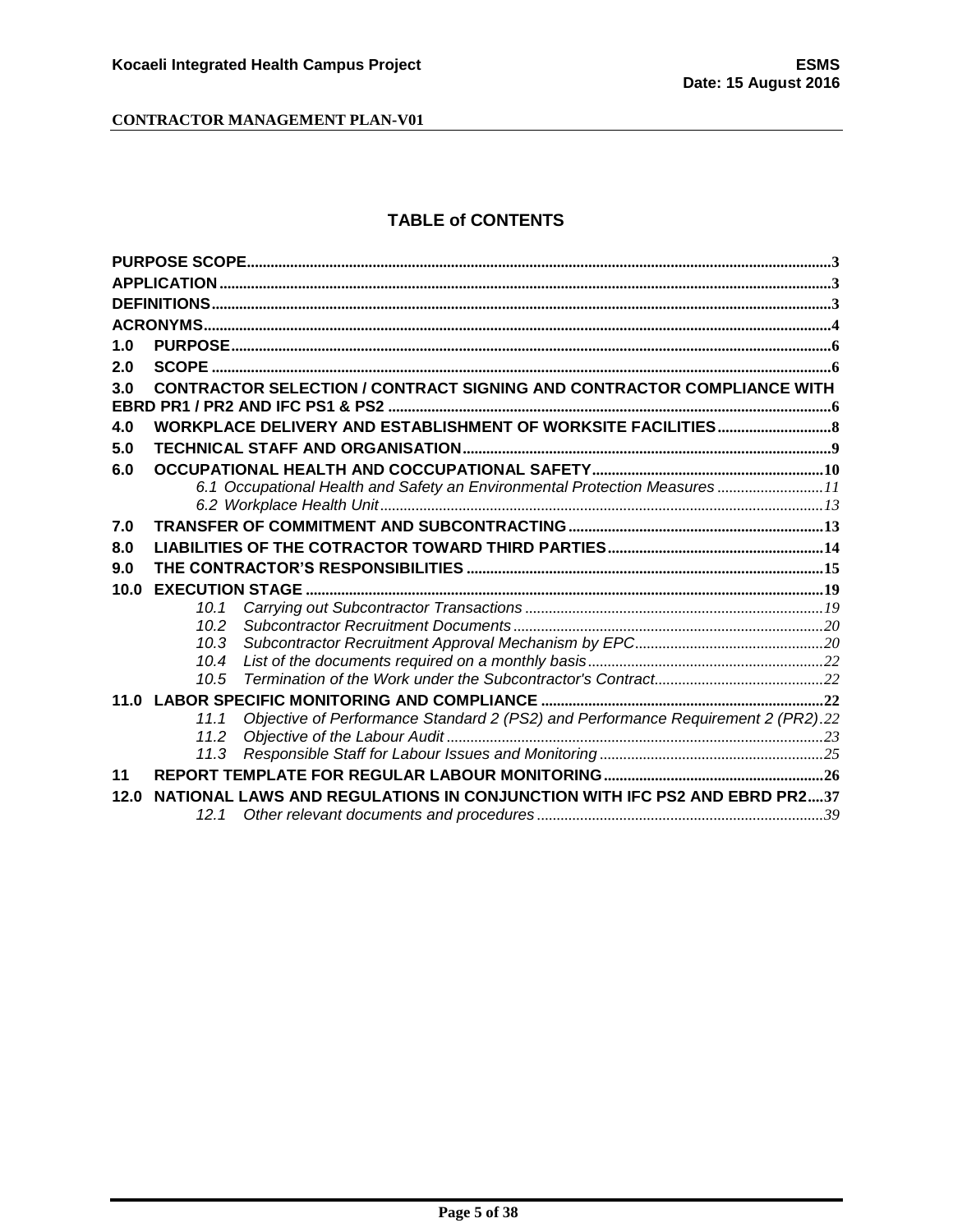#### <span id="page-5-0"></span>**1.0 PURPOSE**

The purpose of this procedure is to set forth the methods for the Subcontractors affiliated with Gama-Türkerler for the management of the work they undertake from the beginning to the completion, for the description of the recruitment and dismissals of their personnel, for the followup of their papers and documents, and for the elimination, reporting and intervening with shortcomings

#### <span id="page-5-1"></span>**2.0 SCOPE**

This procedure is implemented at all workplaces belonging to Gama-Türkerler. In particular this document is to set forth the methods for the Subcontractors affiliated with Gama-Türkerler for the management of the work they undertake in compliance with EBRD Performance Requirements (EBRD PRs), IFC Performance Standards ( IFC PSs), compliance with Project HR Policy, ESMP,ESAP,EHS, other Plans liked to ESMP and National Laws and regulations.

## <span id="page-5-2"></span>**3.0 CONTRACTOR SELECTION / CONTRACT SIGNING AND CONTRACTOR COMPLIANCE WITH EBRD PR1 / PR2 AND IFC PS1 & PS2**

Contracts and Sub-Contracts should include provisions of compliance with Project HR ('Human Resource') Policy, ESMP ('Environmental Social Management System'), ESAP ('Environmental Social Action Plan'), EHS ('Environment, Health and Safety') and other Plans linked to ESMP to ensure compliance with the EHS requirements to manage the environmental and social risk and adhere to mitigation measures and actions identified and set out in the ESMP and ESIA.

The works in the project are split into the packages determined according to the project work schedule and lists of the firms to quote for the packages in question are drawn. These lists include the firms with which Gama and Türkerler Holding had worked previously and which have proven their adequacy as well as the firms which pass the prequalification phase and which are assessed to be capable of performing the work through a market research.

The proposal package is simultaneously sent to the firms in the list. The proposal package contains the following documents: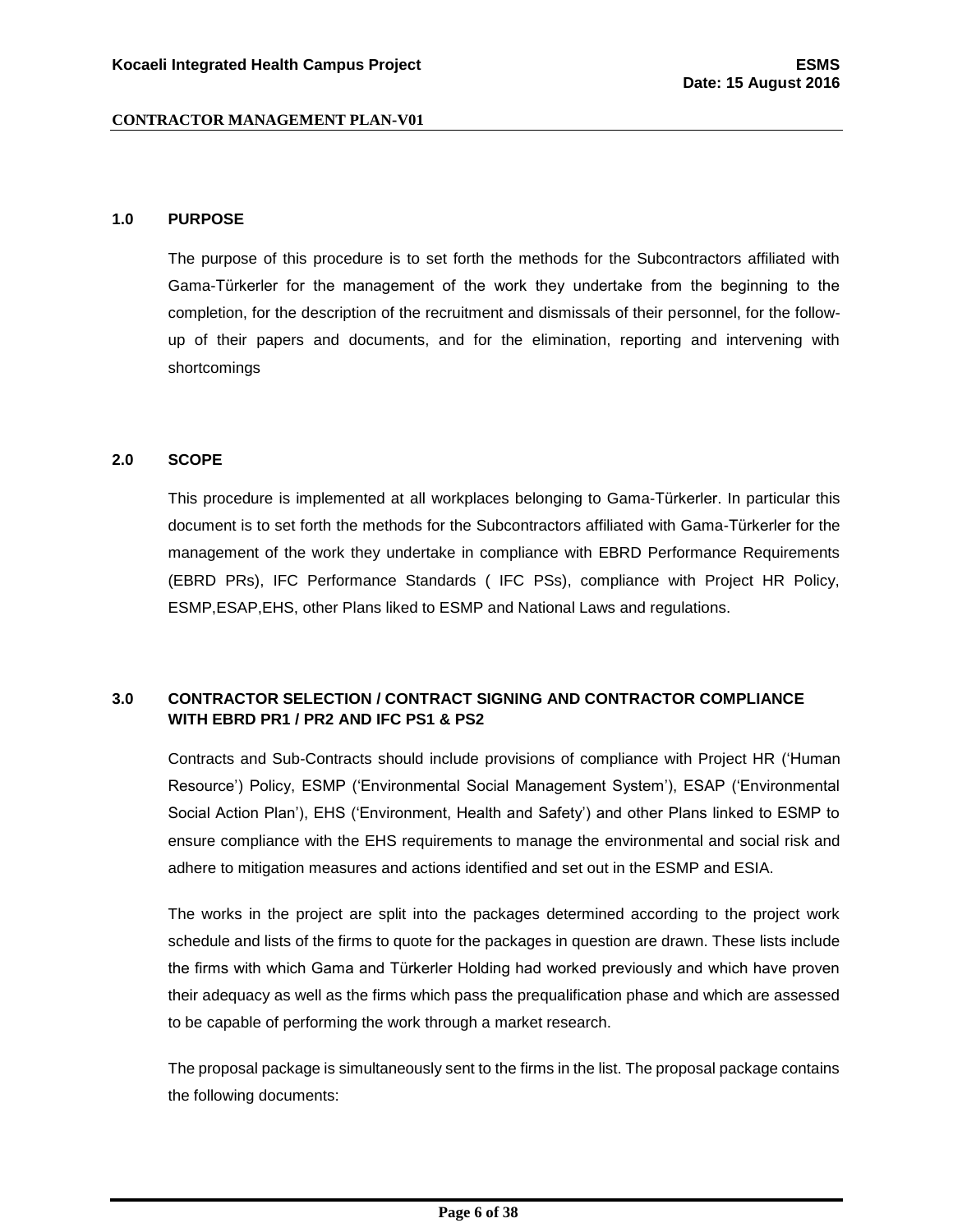- Draft subcontractor contract;
- Technical specifications;
- The scope of the work;
- On-site inspection summary (without price);
- Drawings.

The proposal dossiers received from the firms must include at least the following documents:

- Tender Documents;
- The certificate of activity from a Chamber of Commerce or Chamber of Industry and the certificate from the related trade association (issued at least within the last four months);
- In case of a real person, the certificate of membership to a Chamber of Commerce and/or a Chamber of Industry or a Chamber of Tradesmen and Craftsmen or to the relevant Trade Association within the year in which the first announcement or tender is made;
- In case of a legal person, the certificate of membership to a Chamber of Commerce and/or a Chamber of Industry within the year in which the first announcement or tender is made;
- Notarized copies of Trade Registry Gazette, showing all changes made from the establishment of the firm to the day on which the bid is placed;
- Notarized circulars of signature for the people who are authorized to represent the firm, in case of a legal person, or for the real person, in case of a legal person;
- Notarized statement of signature, in case of a real person;
- In case of a legal person, the Trade Registry Gazette showing the most recent status of the partners, members or founders of the legal person as well as the officials working at the management of the legal person, and if this information cannot be found in a Trade Registry Gazette in entirety, the relevant Trade Registry Gazette issues showing all this information or other documents about this information and notarized circular of signature of the legal person;
- If the document submitted as proof of work experience belongs to the partner having more than half of the shares of the legal person, a document showing that this requirement has been fulfilled for one year since its issuance and which was issued after the first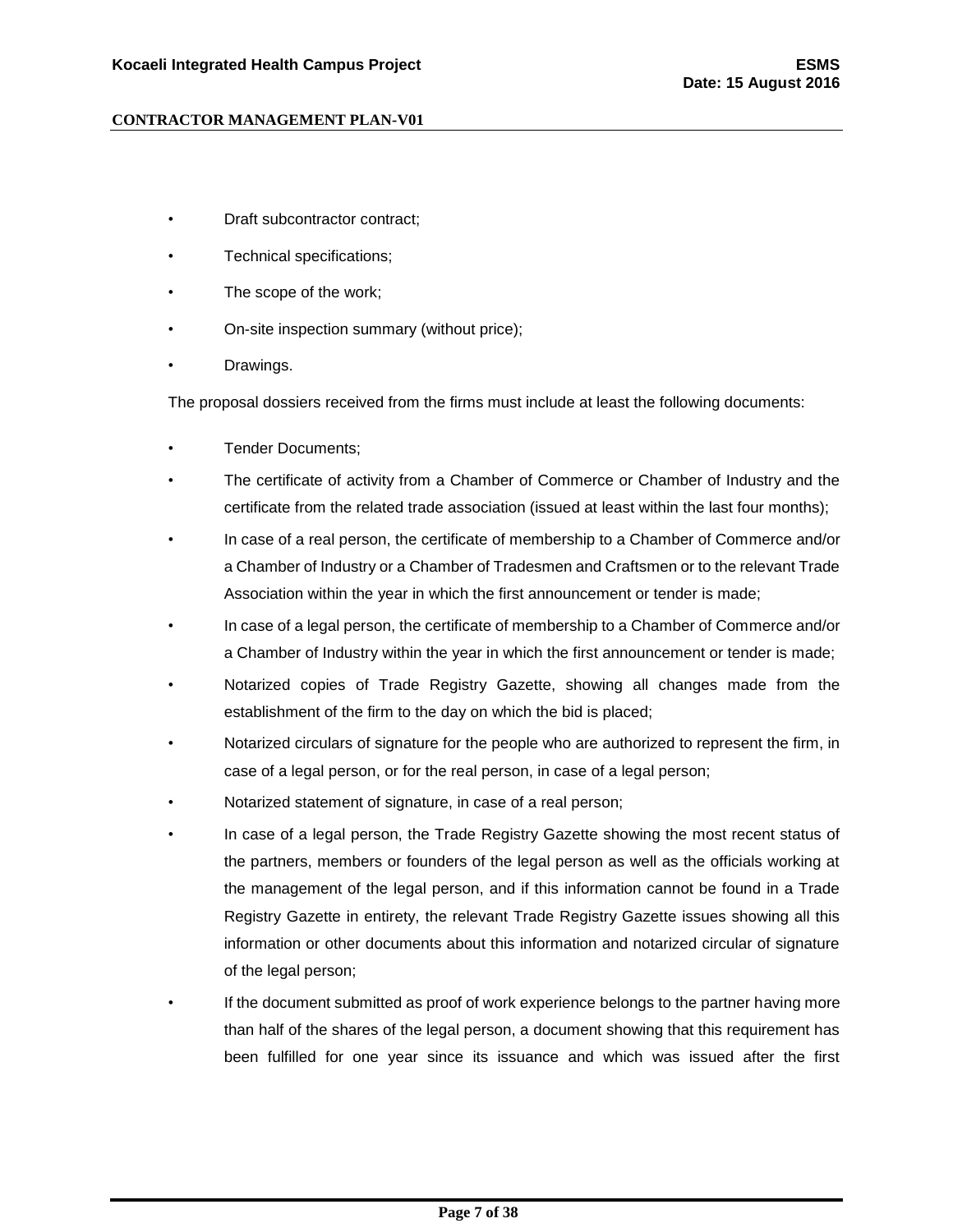announcement date by the trade registry offices of Chambers of Trade and Industry / Chambers of Commerce or by a certified public accountant or a public accountant;

- **Bid Unit Prices and Unit Price Analysis;**
- On-site Inspection Tables with Kuruş Details;
- Annexes (if any);
- Bank Reference Letters, obtained after the tender announcement date;
- The Financial Statement Sheet for the previous year and the Income/Turnover Statements for the last three years, approved by the Tax Office;
- The list of references and Work Completion Certificates for the works completed during the last 10 years;
- The list of the staff to be employed and their CVs;
- The list of the machinery and equipment to be used in the work and their technical specifications;
- The Work Program and the Cash Flow Program;
- The statement of work place visit;
- Trail balance for the year end of the previous year;
- CPA-approved balance sheet / income statement;
- The Social Security Institution (SSI) receipt of discharge;
- The Tax Office receipt of discharge.

The bids from the firms are evaluated and the firm with the best bid is awarded with the contract and the contract signature phase commences. The economically most advantageous bid is determined by taking into consideration its price as well as other factors. Bearing in mind the nature of the tendered work, such factors as operation and maintenance costs, cost-effectiveness, efficiency, quality and technical value, and duration can be identified as non-price factors.

#### <span id="page-7-0"></span>**4.0 WORKPLACE DELIVERY AND ESTABLISHMENT OF WORKSITE FACILITIES**

Following the signature of the Contract, the Employer will deliver the workplace to the Contractor within a week so that the Contractor can commence with the assembly at the Worksite. The Contractor will build the fixed facilities, the worksite building, warehouse, and similar structures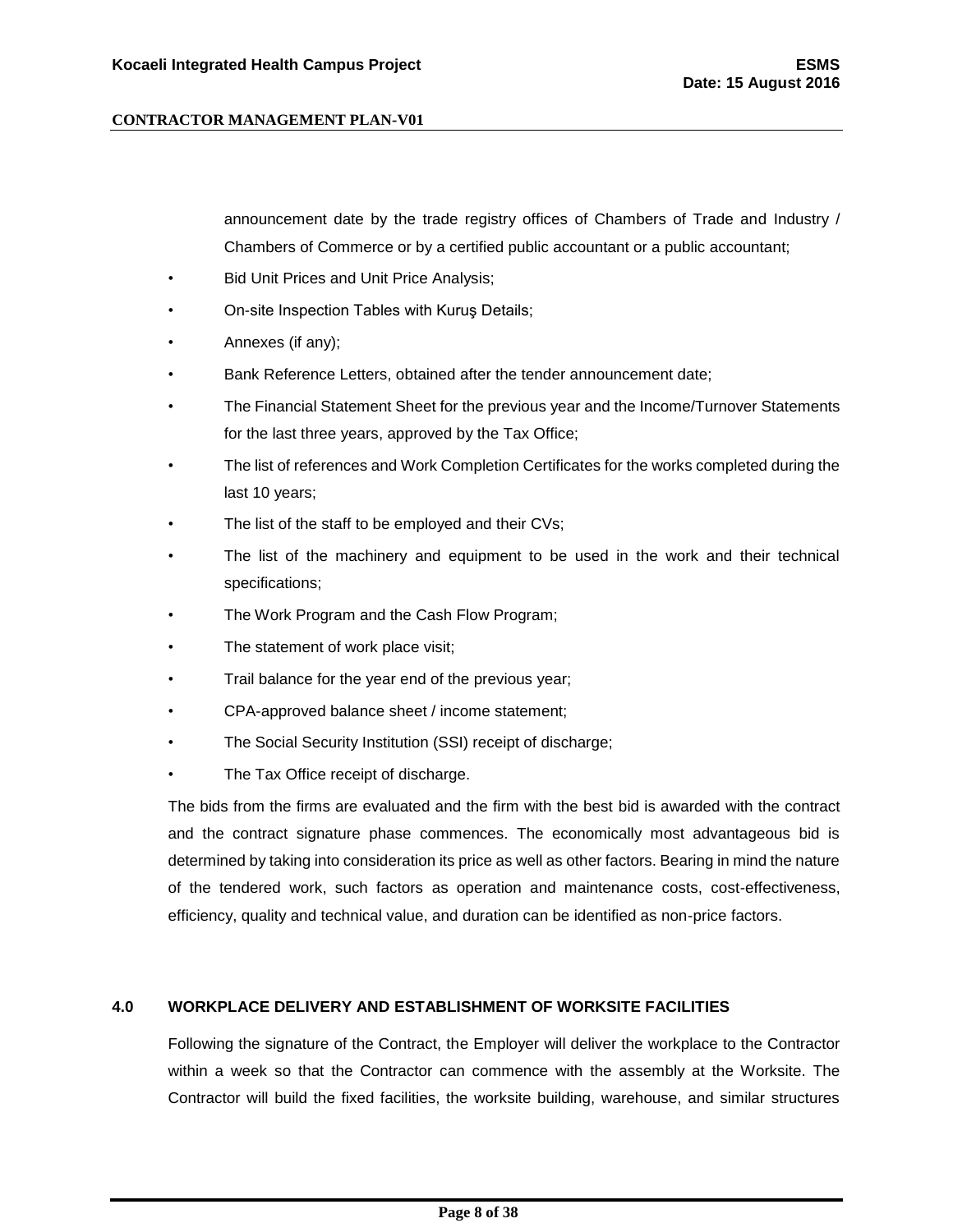required for the work on the locations selected by the Contractor and endorsed by the Employer and supply the power, water distribution and waste water networks which will be used until the Final Acceptance. The Employer will place the main power distribution panels at certain points near the building. The patch cords and workmanship needed to connect power to power tools, welding machines, vibrators, etc. will belong to the Contractor. The Contractor is responsible for protecting, and ensuring the security of, the Contractor's tools, facilities, materials, machinery and equipment and the property of the Contractor's staff. In addition, all sorts of manufactured goods belonging to the Works, Facilities, the materials, installations, equipment, etc., delivered to the Contractor, will be safeguarded by the Contractor until the Temporary Acceptance Date. If the Works or any part of them are occupied by the Employer before the Temporary Acceptance, they will be safeguarded by the Employer starting from this date.

#### <span id="page-8-0"></span>**5.0 TECHNICAL STAFF AND ORGANISATION**

The Contractor will assign the minimum technical staff specified in the Contract to the Worksite. If the Employer does not consider the Contractor's control over the works and the Contractor's performance regarding the work quality and rate as satisfactory, and if the Employer requests the staff in question to be replaced or reinforced and/or the work amount to be increased as required by the program, the Contractor will fulfill these requests immediately without asking for additional charge.

The Contractor will submit the Organization Chart which fulfills the criteria set forth in Contract related to the Works and its annexes to the Employer's approval within 3 (three) days following the signature of the Contract.

Upon the signature of the Contract, the Contractor will notify a duly appointed Worksite Manager who meets all legal requirements and all notifications and transaction about whom have been properly made to the Employer in writing.

Within 3 (three) days following the signature of the Contract, the Contractor will furnish to the Employer a notarized power of attorney by which the Contractor authorizes the Worksite Manager for an indefinite period to represent and bind the Contractor in all matters related to the Contract.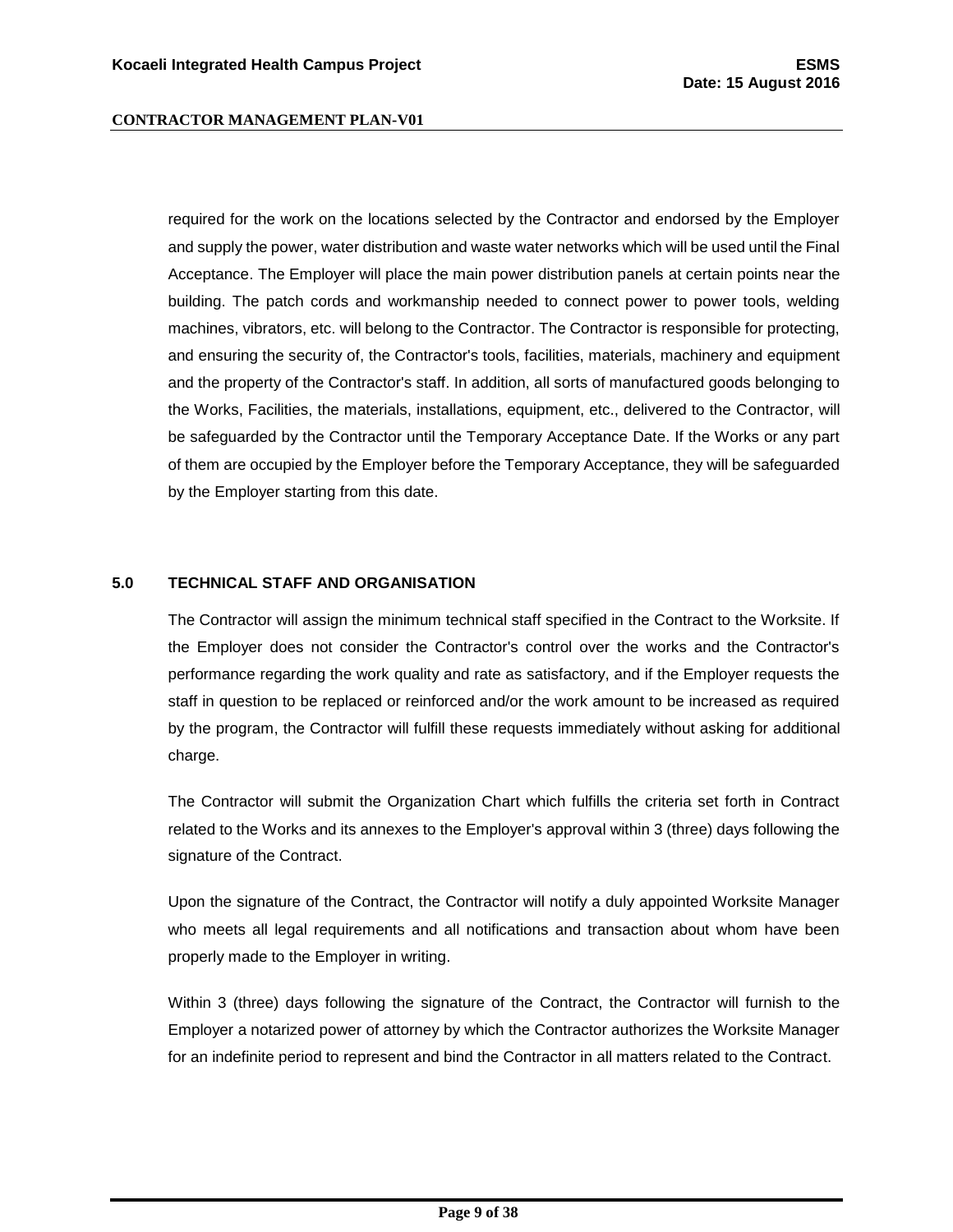The Contractor will submit the notarized Worksite Manager's Covenant, prepared in compliance with the format given about the Worksite Manager in charge of the Works to be undertaken to the Employer during the signature of the Contract, and at the same time, will declare the person in question as the Worksite Manager to the Social Security Institution (SSI) under the scope of the Contract and document such declaration to the Employer within 7 (seven) days following the signature of the Contract.

Other terms and conditions regarding the occupational health and safety staff to be employed and/or assigned by the Contractor within the context of occupational health and safety are set forth in the Occupational Health and Safety and Environmental Plan.

#### <span id="page-9-0"></span>**6.0 OCCUPATIONAL HEALTH AND COCCUPATIONAL SAFETY**

The Contractor will comply with the laws, bylaws, regulations, communiques as well as directives and instructions passed in connection with laws concerning the Occupational Health and Safety (OHS).

The Contractor is required to take all sorts of measures defined in the laws, bylaws and regulations on the Occupational Health and Safety as necessary for ensuring the Occupational Health and Safety at the Workplace, and keep all sorts of equipment and materials which may be needed in this context and ensure that the equipment and materials in question are used properly. All sorts of occupational safety equipment and materials to be used by the Contractor will be procured by the Contractor and the Employer will not recompense the Contractor for these costs. The Contractor is required to inform the Contractor's employees of all sorts of measures taken as regards the Occupational Health and Safety based on the risk analysis the Contractor conducts, to give the necessary training on this matter, to warn the employees about the occupational risks they face, and to continuously monitor if these measures are heeded and Personal Protective Materials are used.

The Contractor is responsible for conducting risk analysis about the works to be performed as well as their construction methodology and notifying them to the Employer. The Contractor's partners are responsible for the accidents that may occur in the worksite.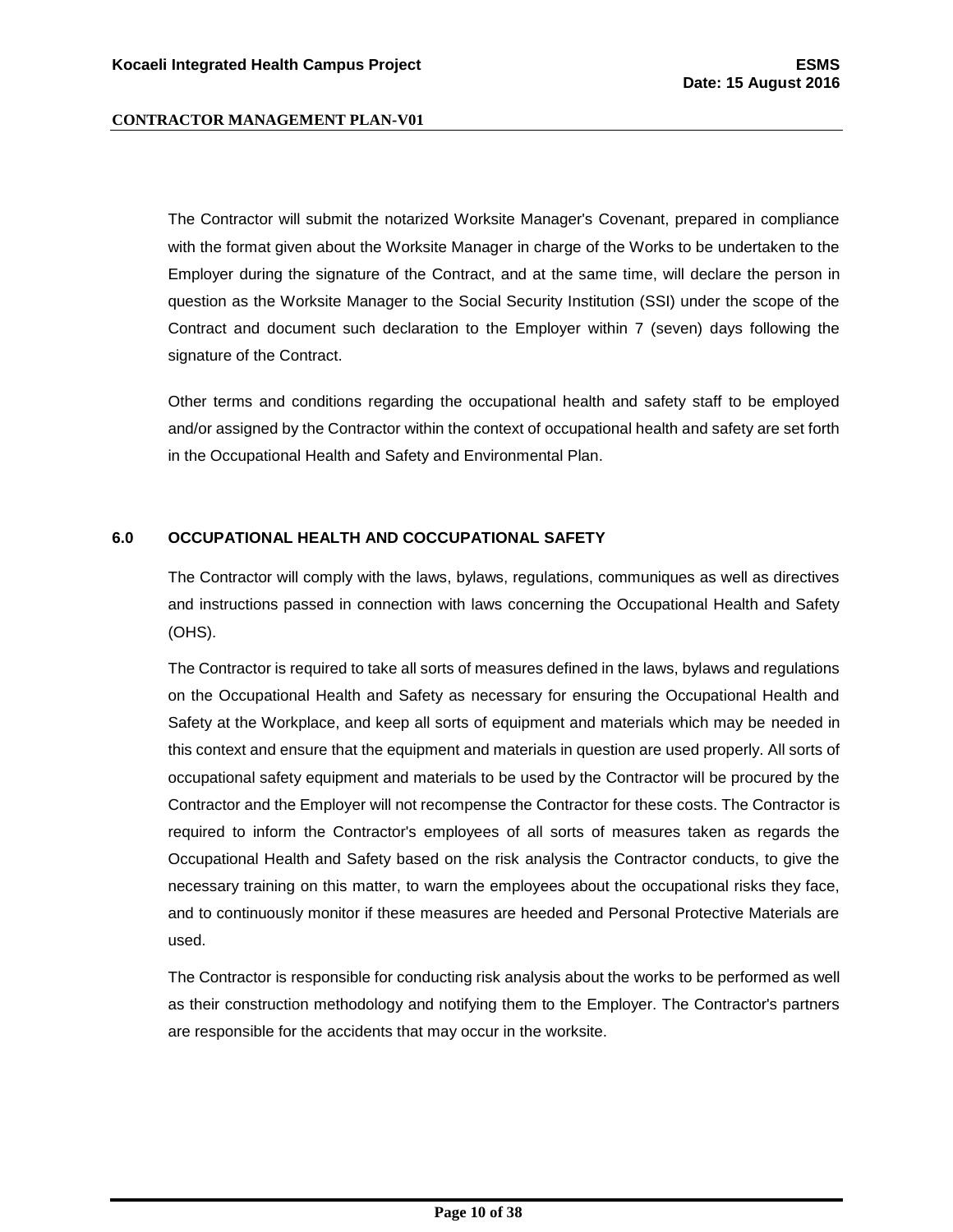#### <span id="page-10-0"></span>*6.1 Occupational Health and Safety an Environmental Protection Measures*

The Contractor is liable for taking all sorts of occupational health measures needed at the Workplace as well as measures to prevent environmental pollution in a timely manner, employ trained employees and staff, and comply with the provision of the Laws, Bylaws and Regulations on the Occupational Health and Safety and the provisions of other OHS legislation in force and the requirements of the environmental law and other applicable environmental legislation. The Contractor shall comply with the commitments made in the Environmental Impact Assessment or Environmental and Social Impact Assessment reports and their annexes which the Employer and the Employer's partners have prepared in compliance with the Turkish legislation or the procedure, standards and criteria of International Institutions and Organizations (European Union, World Bank, International Finance Corporation [IFC], European Investment Bank, OPIC, etc.) Otherwise, the Contractor will be responsible for all sorts of accidents and indemnities directly against the Employer and third parties and the relevant departments and institutions. The Contractor does not have the right of recourse to the Employer in connection with this responsibility.

The Contractor is responsible directly against the Employer and third parties and the relevant departments and institutions for all sorts of accidents and indemnities which may occur during the performance of the Works and/or assembly, unloading, loading, horizontal or vertical transport and stacking, regardless of the fact that Employer's facilities, machinery, equipment with or without an operator, devices, materials, or other means are used. The Contractor does not have the right of recourse to the Employer in connection with this responsibility.

The Contractor will be responsible for undersigning a letter of undertaking for implementing the "Occupational Health and Safety - Environmental Plan" for the works and Contractor's all employees (including subcontractors and suppliers) and complying with the provisions of this letter of undertaking.

The Contractor is liable for notifying any occupational accidents that occur at the Workplace to the Security Authorities in question and to the relevant İnstitutions in writing and within due time using the form and procedures required by those institutions.

The Contractor is required to create a Workplace Health Unit which will provide first aid, emergency treatment and preventive health services at the Workplace and employ Workplace Physician for the duration set forth in the legislation depending on the hazard class and the number of employees or obtain this service from an authorized Joint Health and Security Unit in compliance with laws and regulations.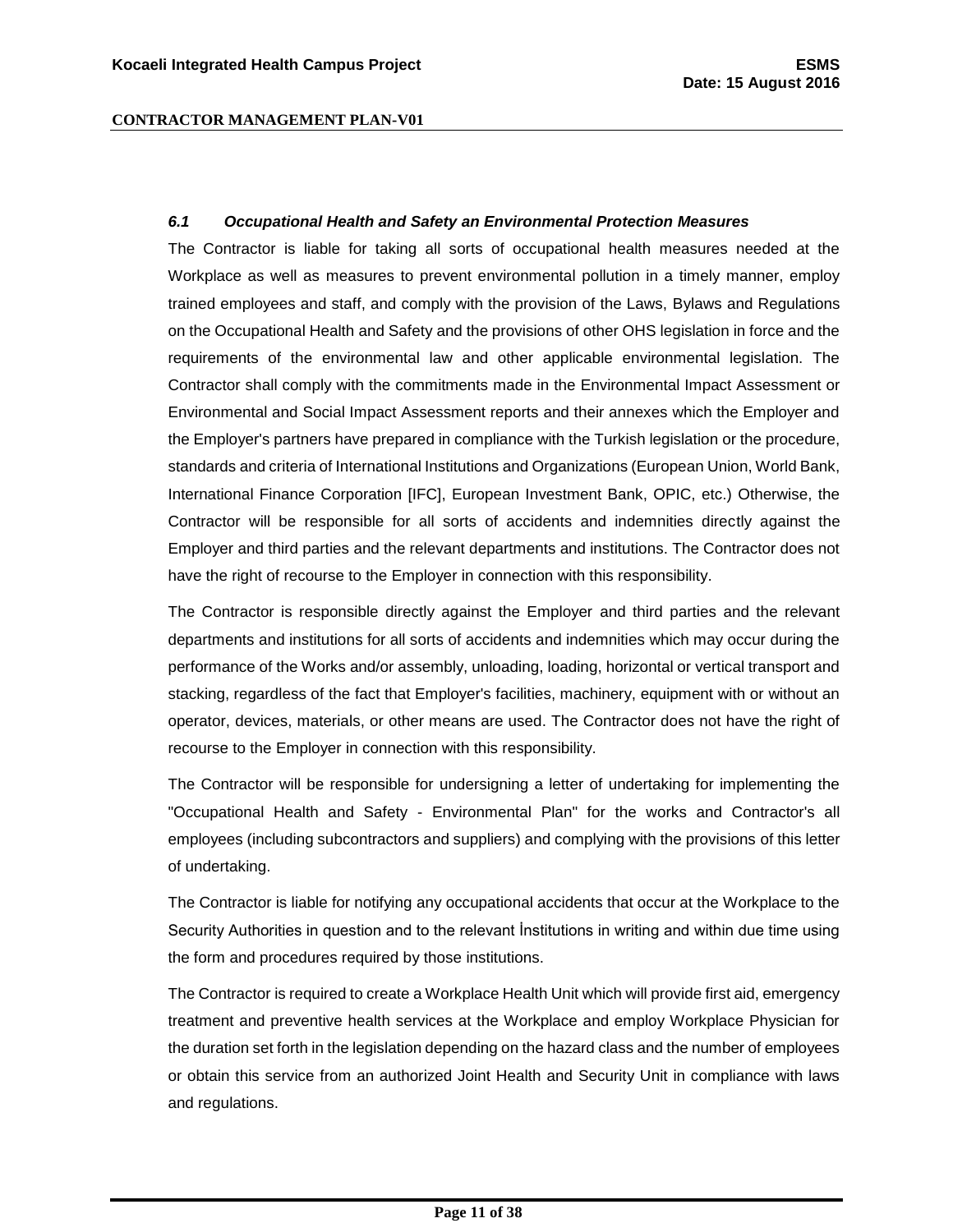The Contractor may obtain services from the Workplace Physician, Health Personnel and/or Workplace Health Unit, provided by the Employer at the Workplace, for the prices and terms and conditions set by the Employer.

The Contractor is required to established a Work Safety Unity which will perform the services of ensuring the work safety measures, determining the measures that need to be taken for the prevention of occupational accidents and diseases and monitoring their implementation and assign a Work Safety Expert with the class based on the nature and hazard degree of the Workplace (Class A or, until July 2016, Class B) on a part-time or full-time basis for the duration stated in the legislation and inform the Employer in writing. The Contractor is also required to keep at the Workplace one or more occupational safety engineers or technicians on a full-time basis depending on the number of employees as well as auxiliary (support) personnel for occupational safety in sufficient numbers. Upon the signature of the Contract, the Contractor will notify the OHS Officer assigned as per article of the Occupational Health and Safety and Environmental Protection Plan annexed to the Contract to the Employer in writing (with the letter of undertaking attached), and this officer will start to work only after approval from the Employer.

The instruction the Employer gives in writing or verbally about the elimination of the deficiencies detected during the Employer's inspections in this regard will be promptly fulfilled by the Contractor.

The Contract agrees in advance to replace these personnel in line with the requests of the Employer or Employer's officers.

The Contractor is required to comply with the legislation on the Occupational Health and Safety as well as all measures taken by the Employer in this regard. All responsibility in these matters belongs to the Contractor.

The Employer will set up a Work Safety organization in compliance with the Occupational Health and Safety. The Work Safety unit to be established by the Contractor will be part of this organization and the Contractor agrees in advance to pay the Contractor's share of the costs arising from this organization.

The Contractor will be directly answerable to the inspecting authorities and officials in the inspections related to the Occupational Health and Safety.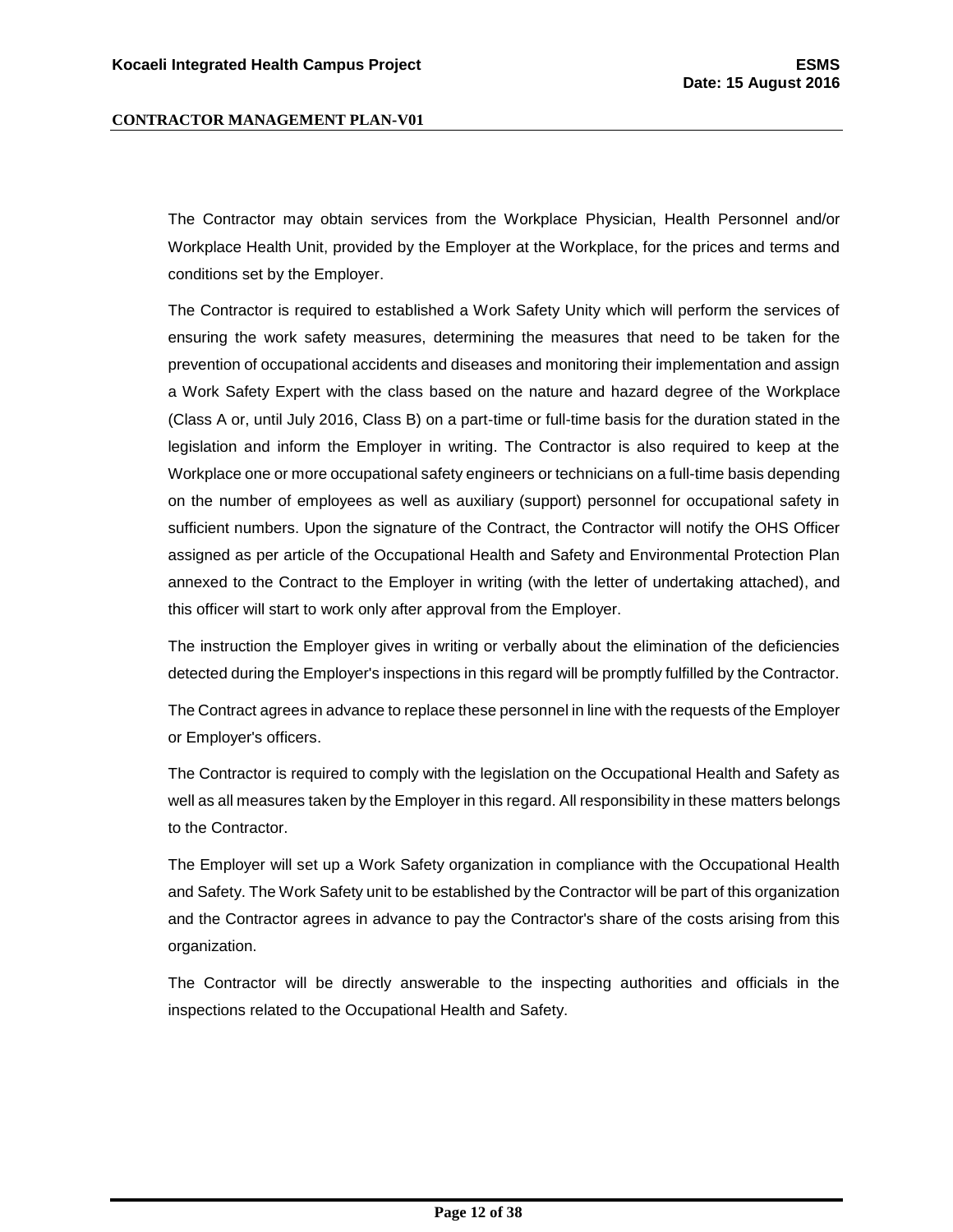#### <span id="page-12-0"></span>*6.2 Workplace Health Unit*

The Employer may create a "Workplace Health Unit" with a view to securing a healthy and safe working environment at the Workplace, identifying the measures needed to prevent health and safety risks and carry out preventive services and performing the services of implementing and monitoring these measures. In case the Employer establishes such a health unit, the Contractor will obtain health services for the Contractor's employees including the recruitment examination (provided that the Contractor concludes a contract with the Workplace Physician and Health Personnel assigned by the Employer in the form and for the duration in compliance with the legislation).

The Contractor will not employ the people who are under 18 years of age, who are illiterate and who do not submit the Health Report for Heavy and Dangerous Work. For the employees who will work at night and at high elevations, the Workplace Physician will add the notes, "Can work at night" or "Can work at high elevations," to their health reports.

If the Employer observes any breach of the legal and/or contractual liabilities concerning occupational health and safety by the Contractor or any of the Contractor's Subcontractors and/or any employee of the Contractor or the Subcontractor dies or is seriously wounded in an occupational accident or causes such an accident regardless of whether the Contractor is faulty, all guarantees of the Contractor will be immediately turned into cash and registered as revenue as penalty.

## <span id="page-12-1"></span>**7.0 TRANSFER OF COMMITMENT AND SUBCONTRACTING**

The Contractor cannot transfer the commitment partially or fully to someone or assign Subcontractors for the Work without written approval from the Employer. In case of written approval, the Contractor will not allow the Subcontractor to commence with the work before submitting the Subcontracting Contract made by and between the Contractor and the Subcontractor as per the Subcontracting Regulations for the Project to the Employer and without obtaining written permission and approval of the Employer for the contract between the Contractor and the Subcontractor.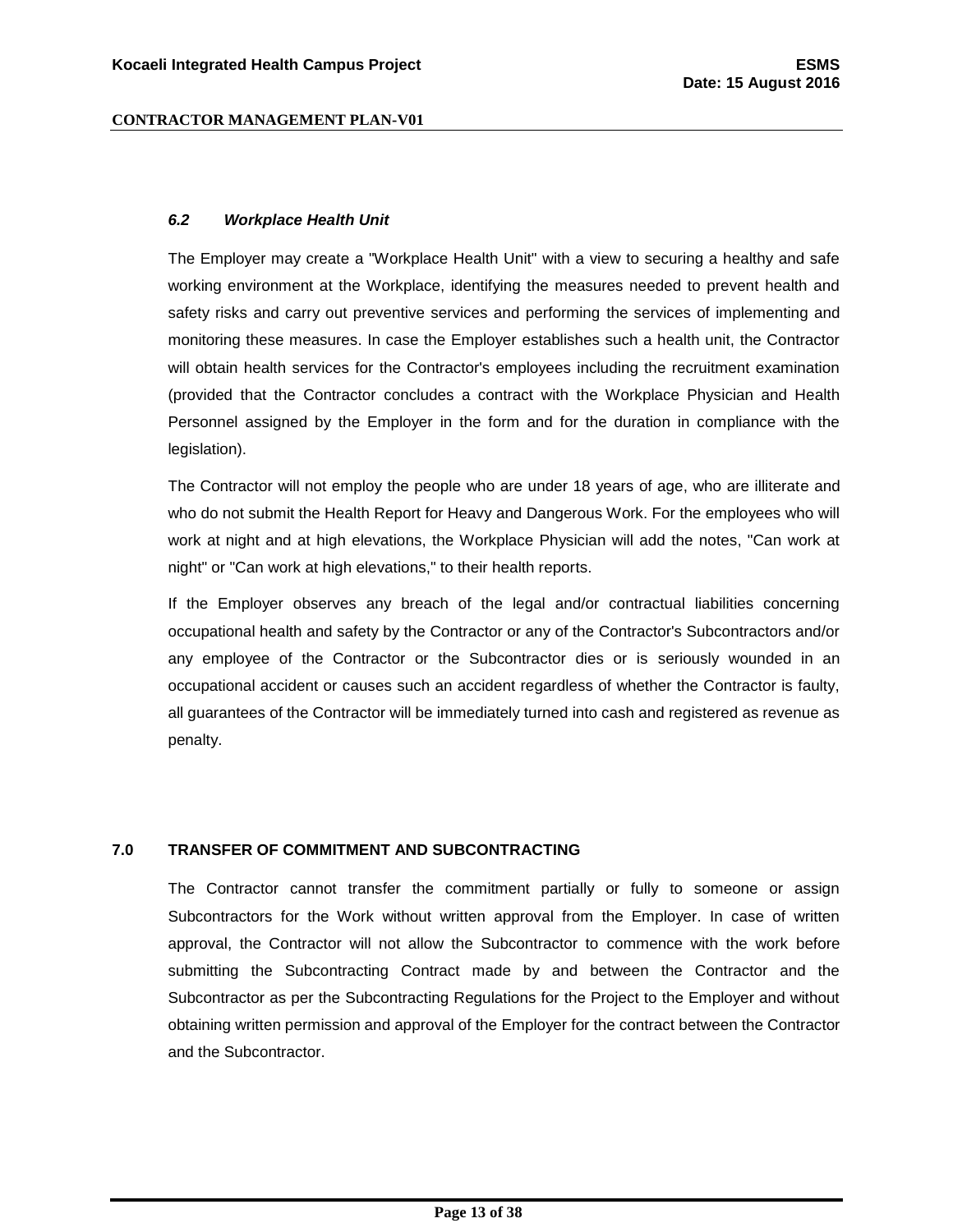The Contractor cannot assign the rights and receivables under this Work. The Contractor cannot carry out the Work by proxy or cannot change the partnership structure.

The Employer will not deal with the Contractor's Subcontractors and the Contractor will be fully liable for all activities and works and employees of the Subcontractors. If the Employer is not satisfied with the performance of the Employer-sanctioned Subcontractors or observes that they fail to comply with their liabilities regarding occupational health and safety or that they breach any provision, regardless of it being related to the essence of the work, the Employer may ask for the termination of the contract with the Subcontractors. The Contractor is required to fulfill this instruction within 3 days and the Contractor is directly responsible for any liability or payment that may arise in this respect and the Contractor continues to be jointly and severally liable for the cases that may be traced back to the Subcontractor.

In case the Contractor employs Subcontractors, the Contractor will ensure that the Subcontractors comply with the provisions of the laws, bylaws and regulations related to the Occupational Health and Safety. The Contractor is jointly and severally liable for the consequences of all events caused by the Subcontractors in this regard.

#### <span id="page-13-0"></span>**8.0 LIABILITIES OF THE COTRACTOR TOWARD THIRD PARTIES**

The Contractor will assume the full responsibility for the Works since the Work Commencement Date (including damages to the Employer's Members and Representatives and Third Parties) as well as the responsibility of the temporary buildings and materials brought to, or built at, the Workplace, for the purposes of the works.

All responsibility toward Third Parties belongs to the Contractor for the works the Contractor assumes and undertakes to perform in advance.

The Contract is responsible for the damages to the works or its parts due to the Contractor's or Subcontractors' activities during the performance of the Work or in any case and for the damages and losses that may occur during the construction, dismantling or displacement of the works or their parts during such activities, including damages to the Third Parties.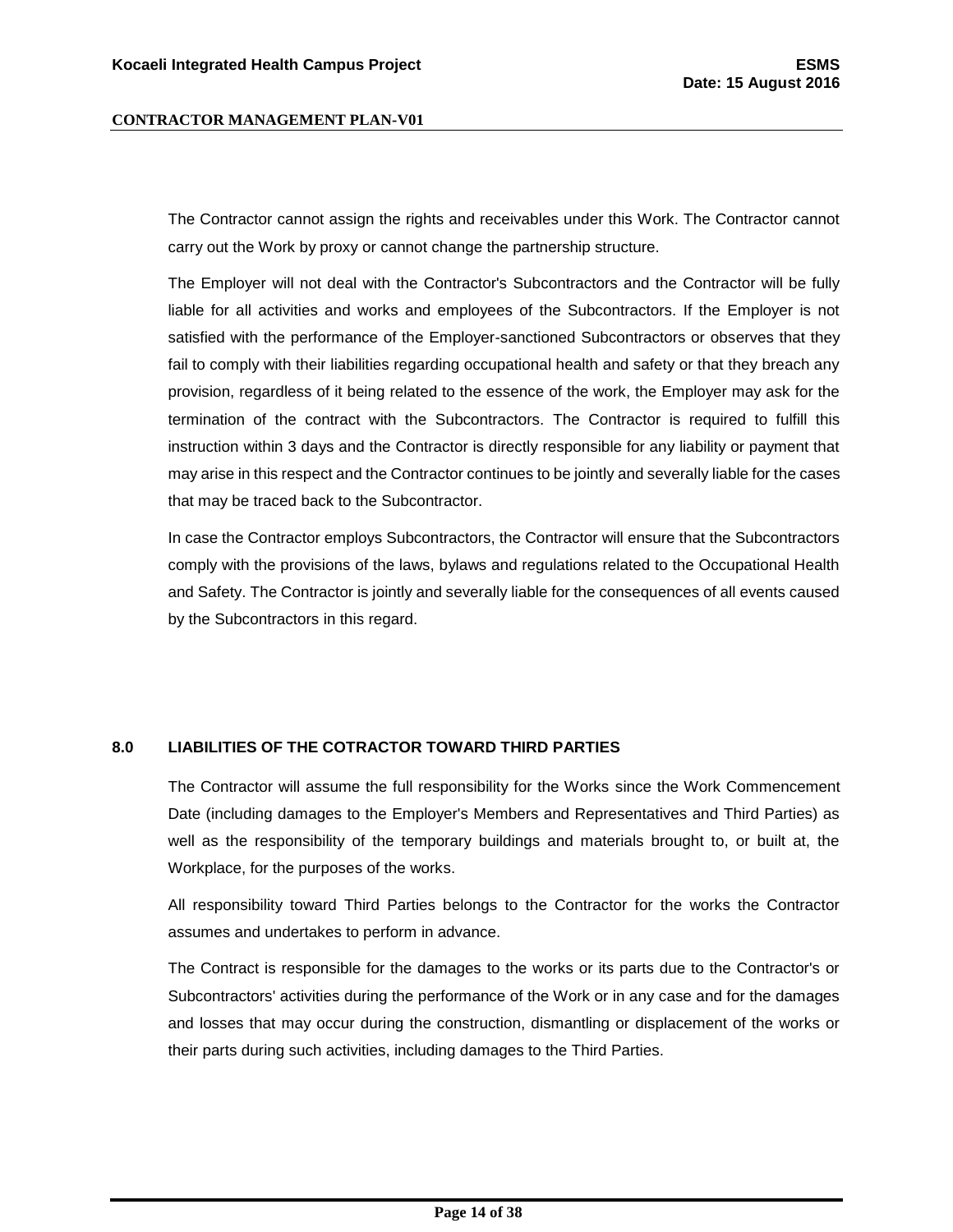The Contractor is responsible (directly or indirectly) toward the Employer and Third Parties for the losses and damages done to people and/or property due to defective workmanship, defective materials and similar reasons. The Contractor will cover all sorts of claims, demands, costs, fees and expenses as well as compensations in this scope.

The Contractor is responsible for any physical or material damage to any person or property, including the Contractor's and Employer's personnel as well as compensation thereof during the duration of the commitment. The Contractor will pay the compensations for the damages and losses to the property of the Employer or Third Parties as well as physical damages and indemnify and hold the Employer harmless against these incidents.

#### <span id="page-14-0"></span>**9.0 THE CONTRACTOR'S RESPONSIBILITIES**

- a) The Contractor will perform the Work in compliance with the terms and conditions of the Contract, with full diligence and intent and in accordance with all annexes. The Contractor will provide the Contractor's Equipment needed for the Contractor's equipment, materials and facilities and to perform the Contractor's responsibilities as set forth in the Contract.
- b) The Contractor will perform the Works as specified in the approved plans and drawings.
- c) The Contractor will be responsible for all Temporary Works under the Contract.
- d) By submitting the bid, the Contractor acknowledges that the Contractor is fully informed about the possibilities of performance of the Works indicated in the Contract as well as the general conditions at the Workplace and other conditions and circumstances which may affect the Contract price and has set the price accordingly. The Contractor is responsible for any misunderstanding, wrong judgment or misinformation.
- e) Before proceeding with the production, the Contractor will prepare a Construction Methodology in the format given by the Employer for the production and submit it for the Employer's approval.
- f) The Contractor will be responsible for the adequacy, stability and safety of all works and construction methods related to the Works under the Contract, both inside and outside the Workplace.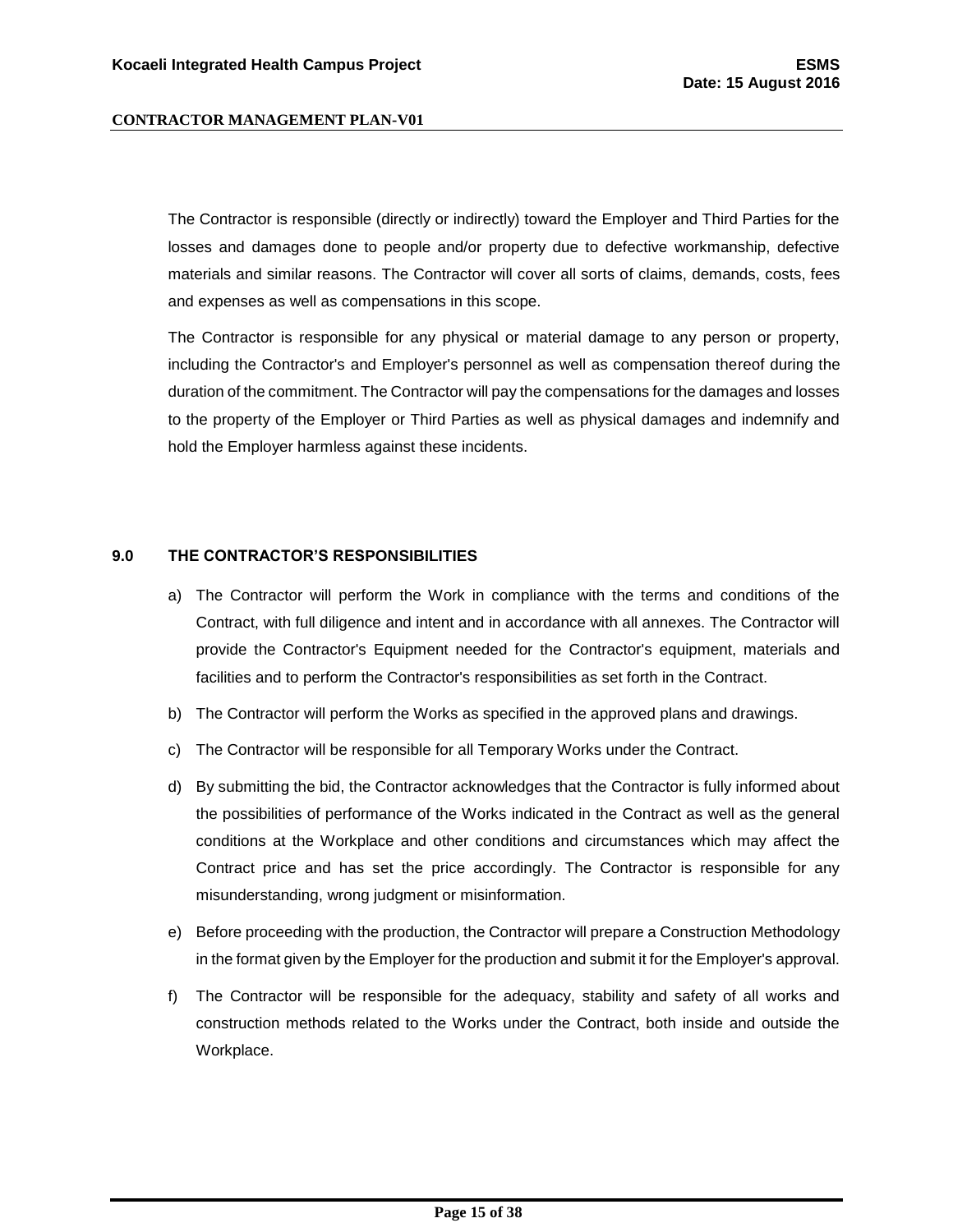- g) The Employer's checking or not checking any data provided by the Contractor or the Employer's any view, rejection, approval or re-approval about it will not acquit the Contractor of the Contractor's liabilities arising from or out of the Contract. However, the Contractor will not be held responsible provided that the Employer is warned in writing if the data in question are provided for, changed or modified by the Employer.
- h) The Contractor will perform any modification or correction which may be needed due to any defect, contradiction, deficiency, incompatibility, fault or omission attributable to the Contractor by covering all associated costs and expenses and change all the information accordingly. In case the works in question are not performed by the Contractor, the Employer may perform these works or ensure that they are performed on behalf of the Contractor. The Employer will be entitled to collect all the costs made in connection with this work from the Contractor. The sum of such expenses will be deduced from the first progress payment to the Contractor following the expenditure without resorting to any other collection method or collected directly from the Contractor. The Contractor's fulfillment of the requirements under this article will not relieve the Contractor of other commitments and responsibility under the Contract.
- i) The Contract will take necessary measures to prevent the Contractor's employees from acts in breach of the legislation of the Republic of Turkey and to protect people and property around the Work. The Contractor will take measures taking into consideration the requirements of the Work and/or the demands of the Employer or other authorized institutions or organizations for the safeguarding of the works and the Work's surrounding and for ensuring the security of life and property of the employees, the Employer or those acting on behalf of the Employer and third parties at the Contractor's expense.
- j) The Employer may ask the Contractor to dismiss any Contractor employee who works for the performance of the Work without citing any reason if they abuse the Employer or if they exhibit inadequacy or omission or any other objectionable quality as regards their duties. Following such notification, the personnel in question will be dismissed immediately and on the same day. These people cannot be recruited again. The Contractor shall recruit another employee to replace the discharged employee as soon as possible subject to the Employer's approval. All financial liabilities in this regard will be borne by the Contractor.
- k) The Contractor is required to document at the intervals set by the Employer that the workforce required to perform the Work in accordance with the Work Program is employed at all times.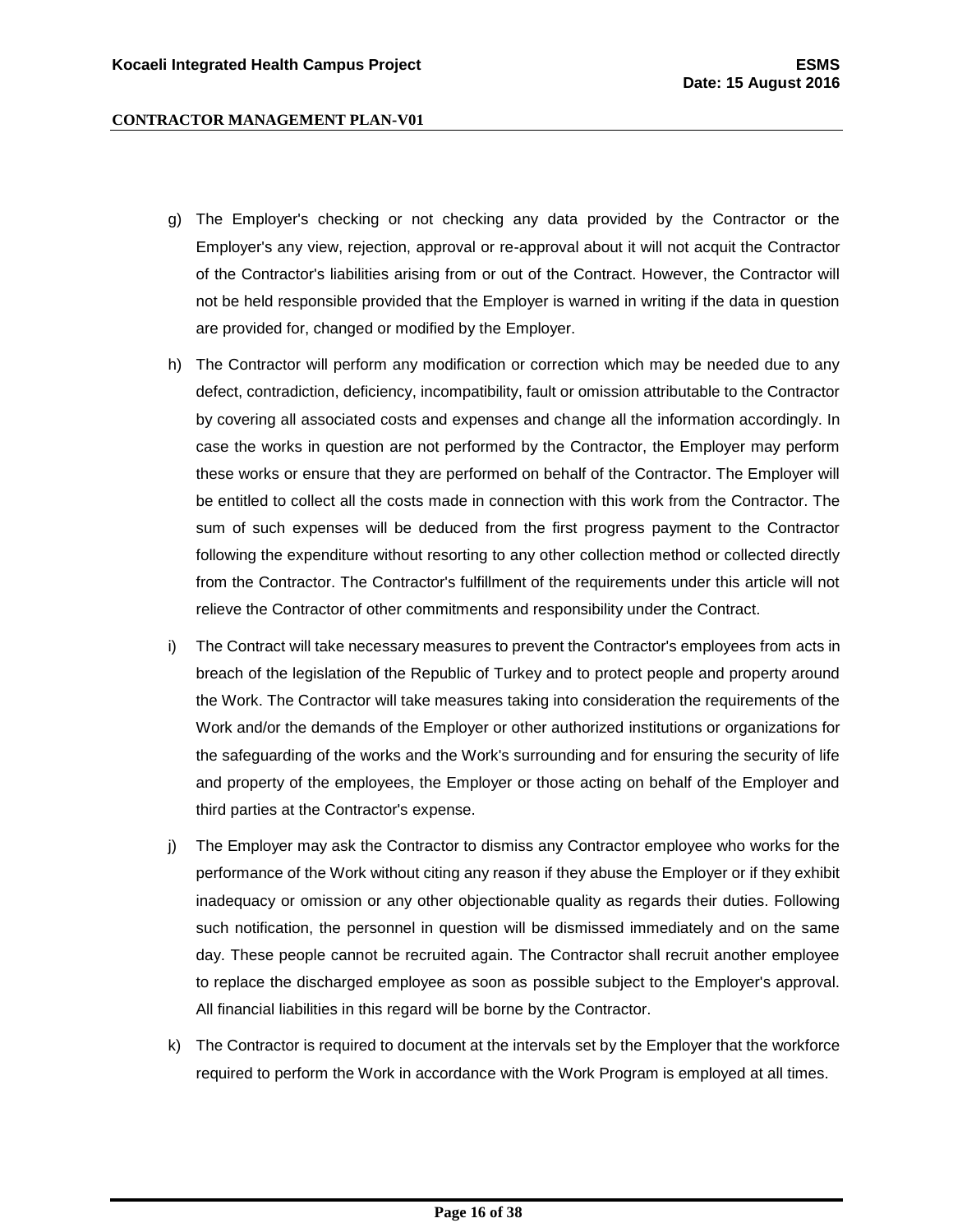- l) The obligation to obtain all sorts of tools and equipment required for the completion of the Work under the Contract within the period set forth in the Contact and in compliance with the Contract and its Annexes and keep them at the places required by the Work and in working condition as per the Work Program will be assumed by the Contractor along with the expenses stemming from this obligation. The Contractor is responsible for losses and damages to the Contractor's tools and equipment, materials, or Temporary Works at any time and for whatever reason.
- m) The equipment, Temporary Works and materials brought by the Contractor will be taken to the Workplace and the Contractor will agree that they are related exclusively to the Work and the Contractor will not take these out of the Workplace except for the purposes of the Work without written permission from the Employer.
- n) The Contractor will exert best efforts to perform the Work with the smallest possible obstruction and least possible discomfort to the public and show due respect to the rights of the public by refraining from commencing with more construction activities than can be handled at any time. The Contractor will take all measures as required by the instructions and construction standards of the Governor's Offices, Municipalities and the related administrations. All rights of the Employer to issue instructions in this regard are reserved.
- o) The Contractor is responsible for obtaining required permissions, permits, etc. for transporting any machinery, tools, equipment or product to the Workplace.
- p) During the performance of the Works, the private or public roads, pedestrian ways or property, regardless of their being the property of the administration to the extent permitted by the requirements of the Contract.
- q) The Contractor will take necessary measures to ensure that the traffic created by the Contractor or Subcontractors do not cause any damage to the urban or intercity roads or bridges that are connected to the Workplace or located on the route to the Workplace. The Contractor will protect these roads and bridges from damages or harm by introducing restrictions on the time of arrival to the Workplace, the route, the vehicles used, the quantity and distribution of the load in connection with the extraordinary traffic necessary, but inevitable for transport of materials or facilities to or from the Workplace and for construction.
- r) In case of emergency affecting human life or having adverse effects on the Work or the surrounding property, the Contractor will take the necessary measures to prevent the damages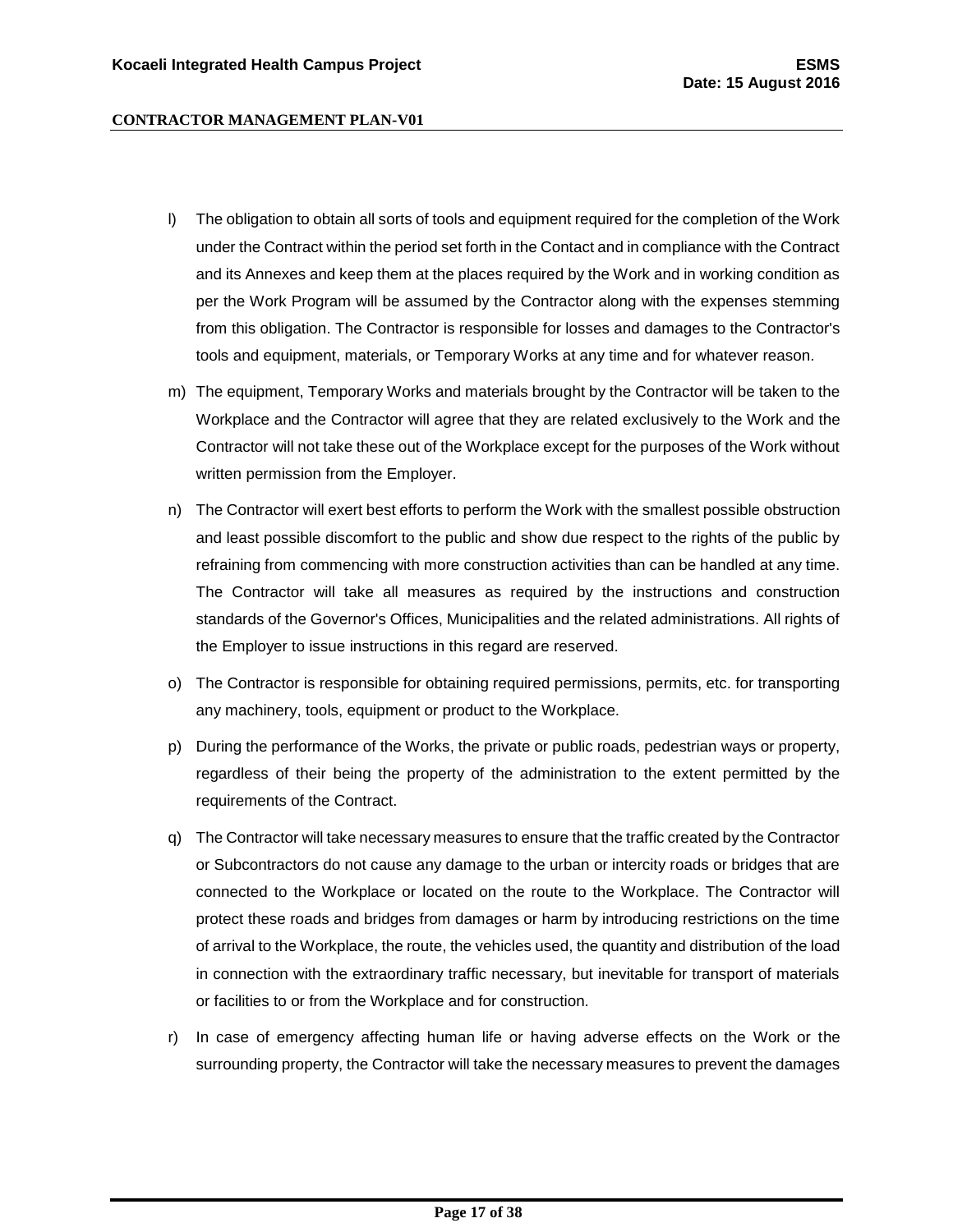or loses at the Contractor's discretion and without specific instruction or authorization from the Employer.

- s) The Contractor will perform properly any additional work which may be deemed as necessary by the Employer.
- t) During the progression of the Works, the Contractor will keep all unnecessary blockers away from the Workplace and store or arrange the Contractor's equipment or tools that are no longer needed and extra materials and keep debris and garbage from the Workplace. If, despite the written warning from the Employer, the Contractor fails to arrange the Workplace as specified or remove the debris and garbage within 1 (one) working day, the Employer will ensure that the required cleaning is performed on behalf of the Contractor and deduce the expenses from the Contractor's progress payments and/or collect them from the Contractor's guarantees. In addition, the penalties set forth in OHS Plan annexed to the Contract will be implemented.
- u) In addition to the interim cleaning following every manufacture, the Contractor will deliver the Workplace in a neat, clean, and empty form after removing the Temporary works and extra materials and re-establishing and repairing the dismantled or damaged underground and surface facilities and fixing any fault at the end of the Work and before the last progress payment. Otherwise, the Employer will ensure that this cleaning is performed on behalf of the Contractor and deduce the expenses from the Contractor's progress payments or guarantees.
- v) During the duration of the Work, the Employer may employ other Contractors if the Employer deems it necessary. The Contractor is required to maintain good relations with other Contractors and their employees working at the Workplace and in the vicinity as well as the Employer's employees who may be working in the same place and allow others to perform their commitments and services.
- w) In case the Contractor implements a night shift in addition to day shift, the Contractor will make the necessary organization in line with the Employer's demands and within the time approved by the Employer. The Contractor will assign the personnel in charge of the construction and of the Occupational Health and Safety to the night work.
- x) The Contractor is required to perform the manufacturing without any flaws. The Contractor will rectify the returned products free of charge.
- y) The Contractor is responsible for the products that are not compliant with the Project.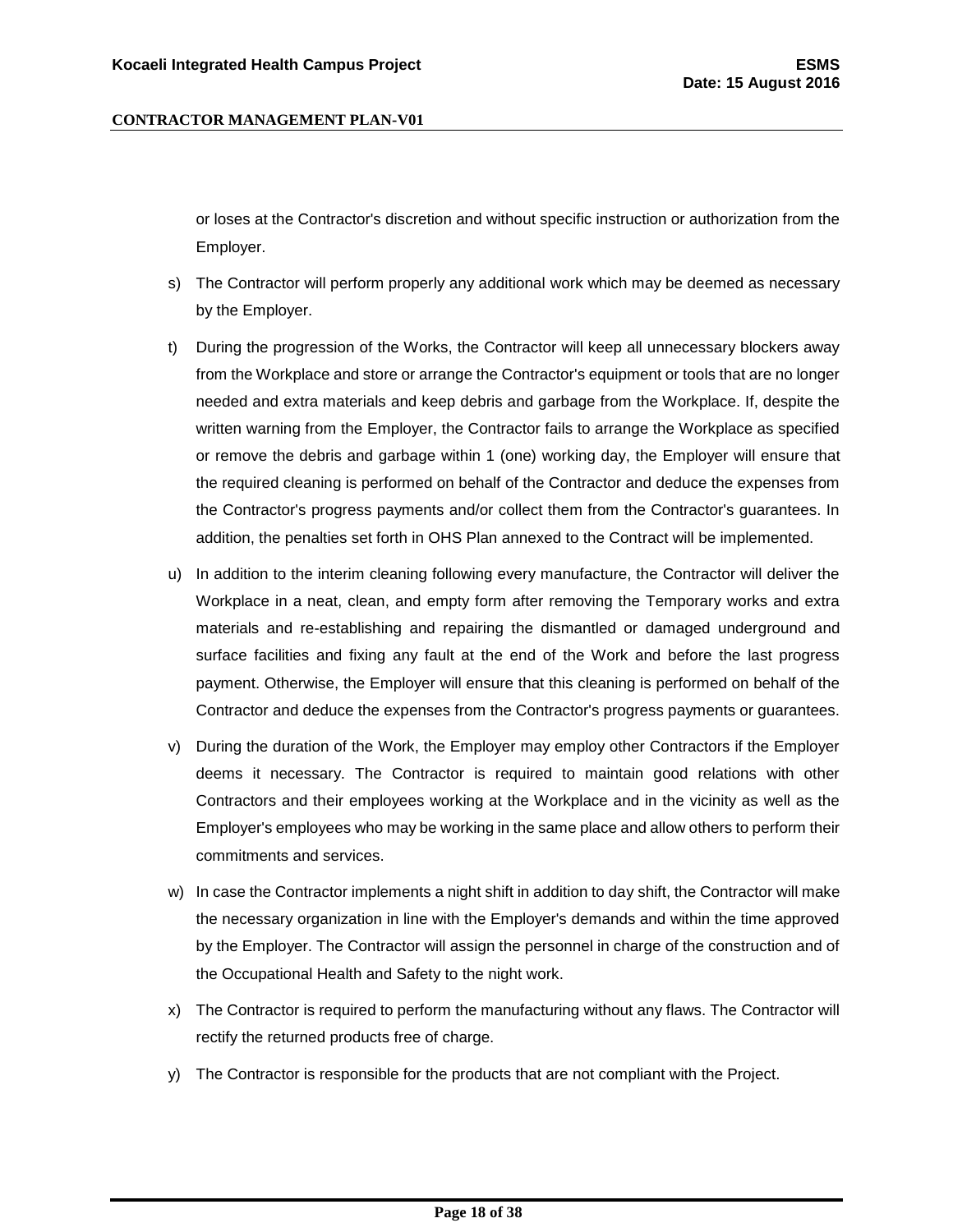- z) The Contractor is responsible for cleaning the place to the satisfaction of the Employer following the completion of the productions.
- aa) The Contractor will furnish tetanus vaccine and chest radiography documents along with the Health Report for Heavy and Dangerous Work for the Contractor's personnel to the Employer, failing which these documents will be prepared by the Employer's Health Unit at the Contractor's expense.
- bb) The Employer will transfer the power to be used at the Worksite to certain points near the building. The Contractor will be responsible for the materials, equipment and workmanship required for distributing the power from the main panels the Employer makes available at these points.

## <span id="page-18-1"></span><span id="page-18-0"></span>**10.0 EXECUTION STAGE**

#### *10.1 Carrying out Subcontractor Transactions*

The contract process is completed between Gama-Türkerler and the Subcontractor in accordance with the work to be performed.

 First of all, as the Subcontractor registration with the intermediary code will be made at the employer's dossier during the contract preparation process before the approval of the contract of the Subcontractor to be employed, the rate determined by the technical office in consultation with the social security adviser according to the "List of Minimum Workmanship Rates for Business Lines" promulgated in the Official Gazette is inserted into the relevant article. The following statement should be included in the Contact: "If there is a difference between the minimum workmanship envisaged and the workmanship declared, it will be deduced from the firm's receivables or guarantees."

Minimum workmanship rates are determined by the competent state authorities according the classes and groups.

 Following the completion of the contract process and before the Subcontractor commences with the work, the Technical Office / Project Directorate prepares the site delivery minute, and the Subcontractor receives a letter from the main firm so that a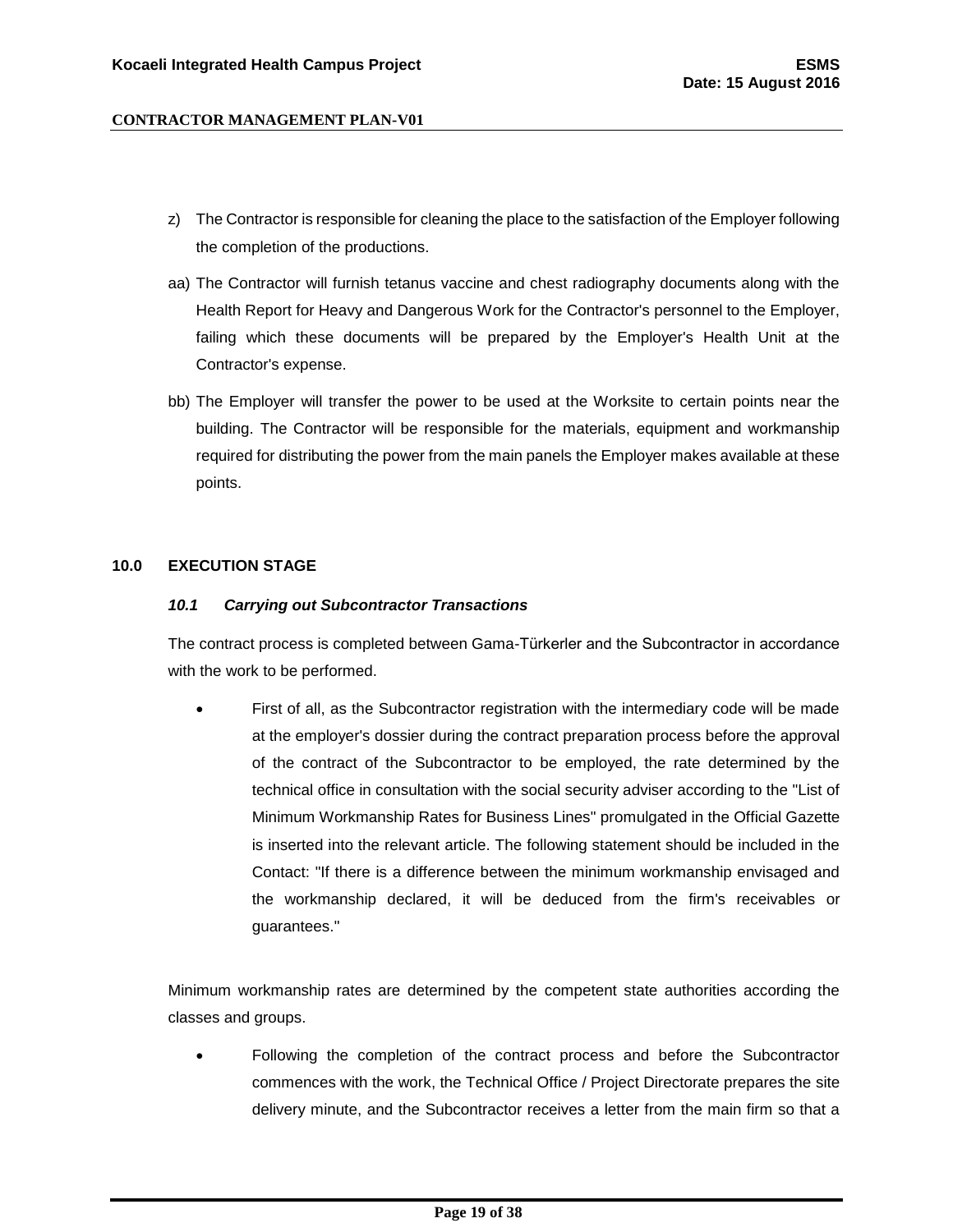dossier is opened under the Social Security Institution's (SSI) workplace main file and an application is filed with the SSI along with the contract, the place delivery minute and other required documents so that intermediary-coded dossier registration is made with the SSI. After the registration, the Subcontractor will be able to perform the SSI registration of the Subcontractor's personnel.

#### <span id="page-19-0"></span>*10.2 Subcontractor Recruitment Documents*

The documents to be submitted for the employees before the start of the work will be specified as short-term or long-term by the Occupational Health and Safety (OHS) Department.

- a) The documents to be submitted for the employees before the start of the work:
	- SSI (Social Security Institution) Entry/Exit Document
	- Copy of identity card
	- Active Bağ-Kur certificate for the Employer
	- Criminal records (the court decision if there is any criminal record)
	- Vocational qualification certificate (operators, welders, electricians, etc.)
	- Recruitment health report
	- Blood group card
	- 2 photos
- b) The documents for the personnel to be employed by the Subcontractor at temporary works:
	- SSI (Insurance certificate)
	- Copy of identity card
	- Active Bağ-Kur certificate for the Employer
	- Temporary assignment letter
	- Vocational qualification certificate (operators, welders, electricians, etc.)
	- Recruitment health report
	- After the documents required from the Subcontractor's employees are submitted to us

Recruitment Approval Form is prepared by Gama-Türkerler Personnel Department and it is sent to other relevant units and their approval is obtained and it is sent back to the Personnel Department with the signature of the employee to be employed for commitment purposes.

#### <span id="page-19-1"></span>*10.3 Subcontractor Recruitment Approval Mechanism by EPC*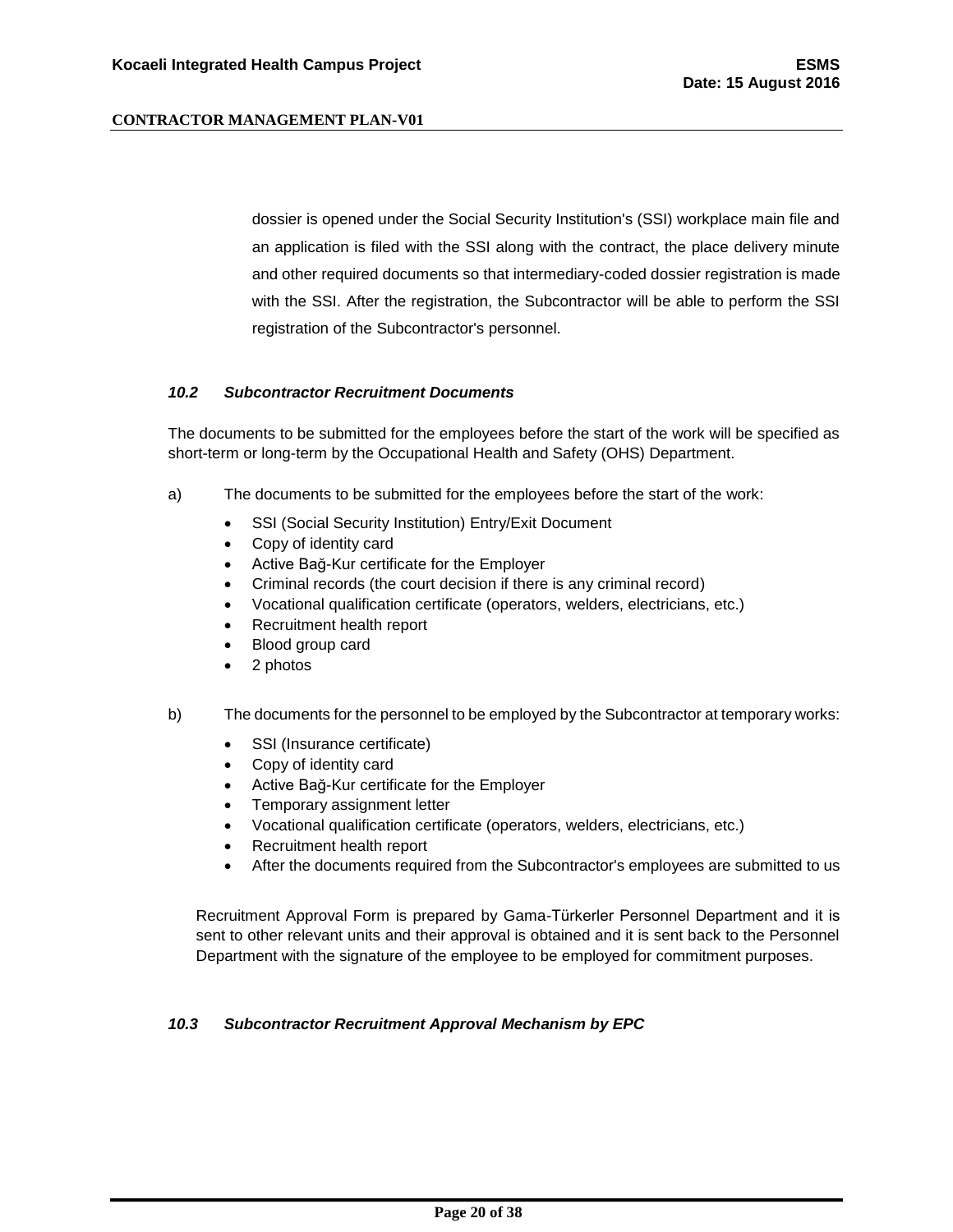- The workplace physician checks the health report brought by the employee. The workplace physician performs an examination on the employee. The workplace physician may send the employee to a hospital for an external examination.
- The recruitment of the employee is not approved if the workplace physician finds that the employee's health is not suitable for the nature of the work to be performed by the employee. If the workplace physician voices no objection for the employee in question, he approves the Recruitment Approval Form and sends the employee to the OHS unit.
- The employee brings his personal protective equipment (PPE) as well as the PPE debit minute given by his firm.
- At the Occupational Safety Training unit, the employee is given the Recruitment Orientation training. The training is given in the field or at the training room.
- The employee delivers the personal protective equipment debit minute to the OHS unit.
- Upon completion of the Recruitment training, the employee's Recruitment Approval Form is approved by the OHS trainer and the employee is referred to the Personnel unit.
- The employee endorses and undersigns the Recruitment Approval Form.
- Approved by the relevant units, the Recruitment Approval Form is received by the Personnel unit.
- The employee is given the Field Entrance Card and referred to the head of the group where he will be employed.
- The Subcontractor delivers the documents which need to be monitored on a monthly basis from the start to end of the work to Gama-Türkerler Personnel Department. These documents are checked to see if the Subcontractor's employees are still insured and paid their salaries and the payment status of their insurance premiums. Also, using the SSI accrual slips and service lists, the monthly spec amounts can be monitored and in this way, we seek to keep minimum workmanship determinations under control. The Technical Office and Financial Affairs departments perform the monitoring of the minimum workmanship rates based on the contracts and progress payments and in consultation with the Personnel Department. In case it is found that the Subcontractor hasn't paid some SSI insurance premiums, the Personal Affairs Department informs the Financial Affairs Department, which monitors and finalizes the process and informs the Personnel Affairs Department of the outcome.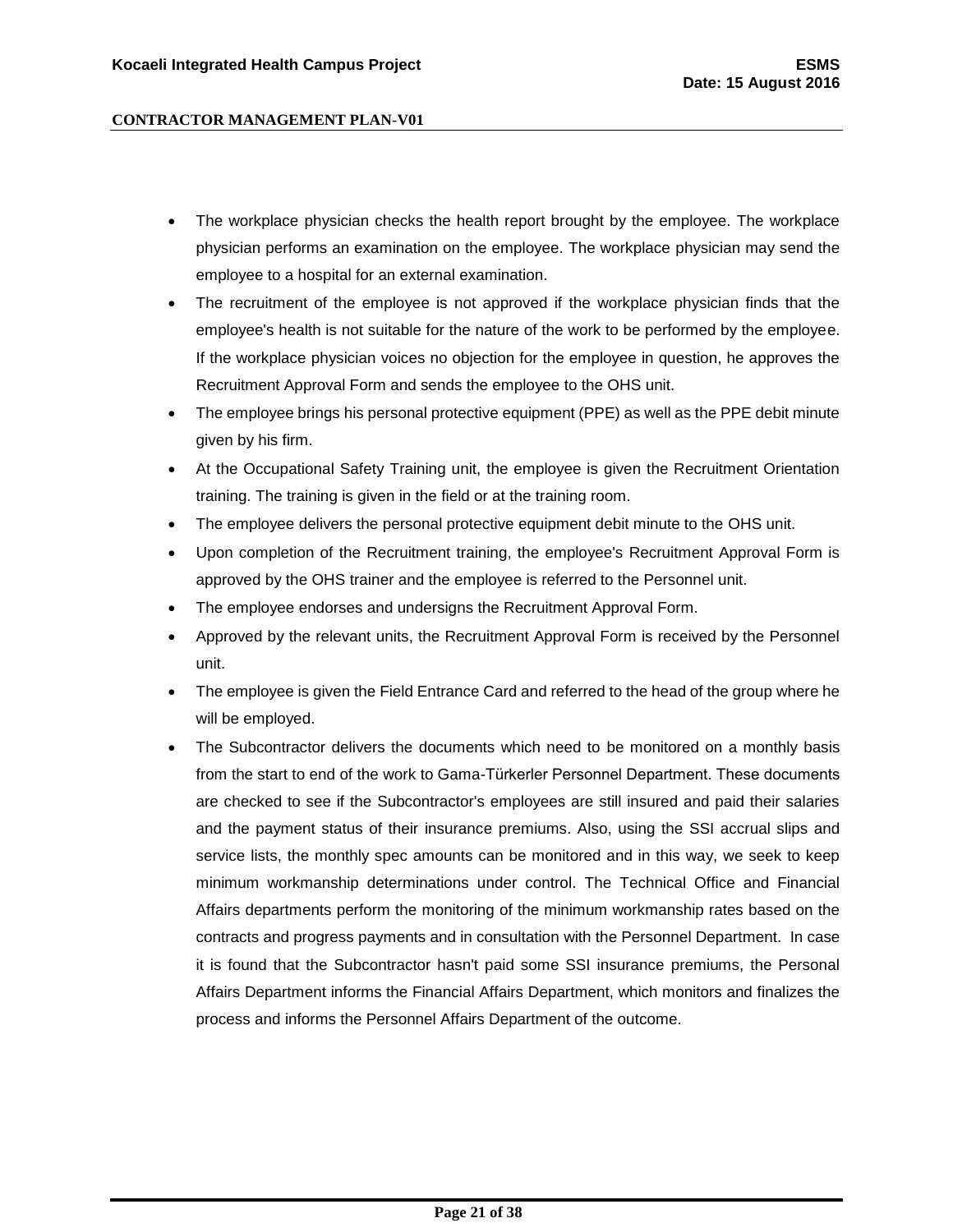#### <span id="page-21-0"></span>*10.4 List of the documents required on a monthly basis*

- SSI accrual slips, categorized into normal and retired
- Service lists, categorized into normal and retired
- Copies of employee payrolls, signed and sealed by the employer
- Copies of bank slips of personnel salary payments, if collective bank payment is not made (for the workplaces employing less than 10 people) copy of the voucher certifying that the payment is made (signed by the employee, signed and sealed by the employer)
- Copies of the monthly SSI bank payment slips

#### <span id="page-21-1"></span>*10.5 Termination of the Work under the Subcontractor's Contract*

At the end of the work under the Subcontractor's Contract, the Subcontractor receives a closure letter from the Main firm in order to close the SSI dossier and files a petition for the closure of the intermediary-coded Subcontractor registration file under the employer's dossier. For the dossier closure transactions, the recent month's SSI accrual and service lists should have been processed and an original signed no lien affidavit should be obtained from the SSI and submitted to Gama-Türkerler Personnel Department. In calculating the Subcontractor's final progress payment, the Subcontractor Discharge Form is used.

#### <span id="page-21-3"></span><span id="page-21-2"></span>**11.0 LABOR SPECIFIC MONITORING AND COMPLIANCE**

#### *11.1 Objective of Performance Standard 2 (PS2) and Performance Requirement 2 (PR2)*

It applies to workers directly engaged by EPC and SPV workers, workers engaged through third parties (i.e. subcontractors) to perform works related to the Project. These standards describes how the Project Company will implement and apply IFC PS-2 / PR-2 on Labour and working conditions to its directly employed workers and to indirect workers hired under contractors and subcontractors.

Overall objectives of PS-2 are to;

- Establish, maintain and improve the worker-management relationship,
- Produce the fair treatment, non-discrimination and equal opportunity of workers and compliance with national Labour and employment laws,
- Protect the workers by addressing child Labour and forced Labour,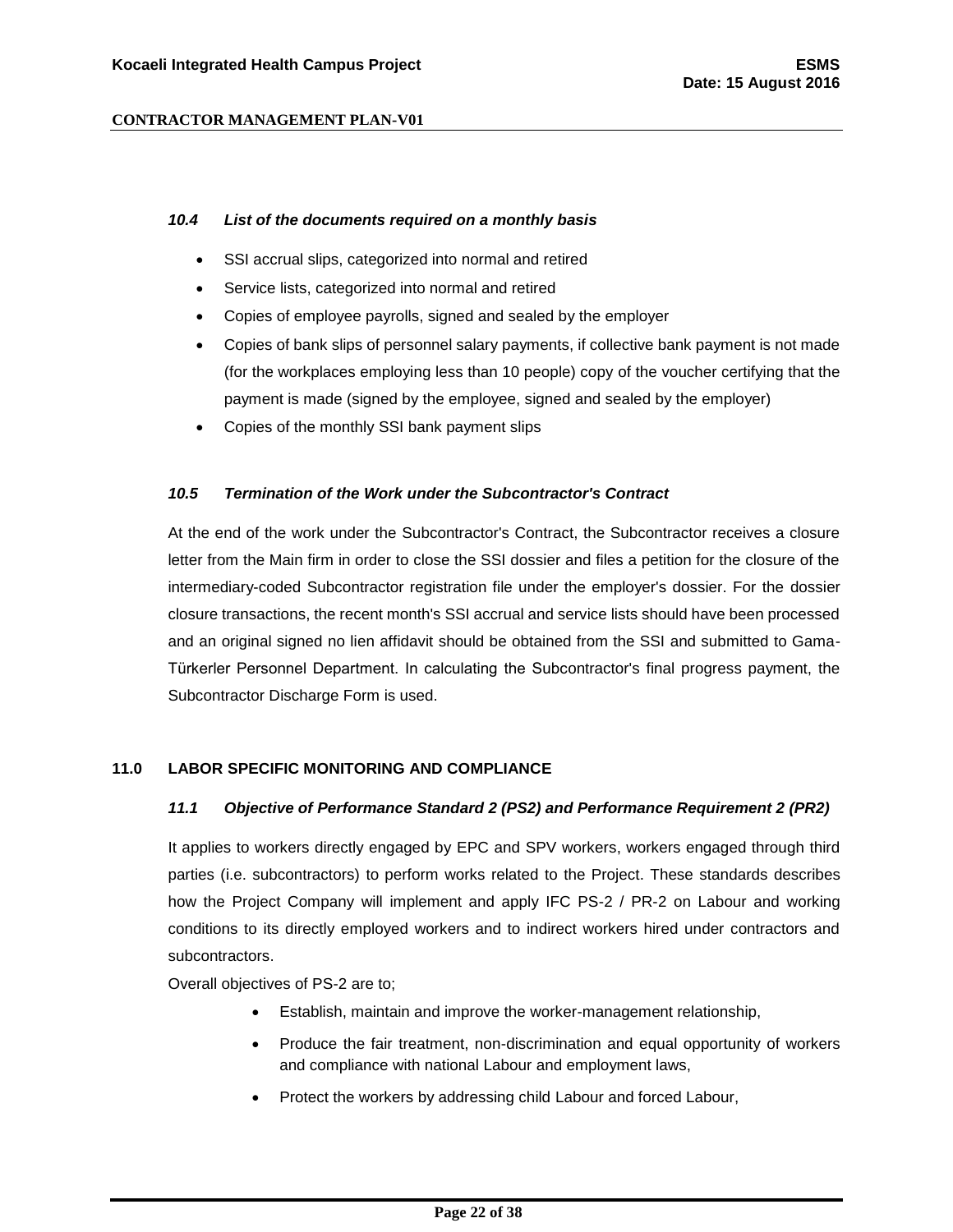Promote safe and healthy working conditions and protecting and promoting the health of workers

In line with the described general objectives of PS-2 and PR-2, the following issues related to the employment of workers have will be analyzed for the Project;

- Human Resources Policies and Procedures;
- Human Rights;
- Working Hours and Leave;
- Wages and Benefits;
- Workers' Accommodation;  $\square$  Workers' Organisation Trades Unions,
- Freedom of Association and Collective Bargaining;
- Non-Discrimination and Equal Opportunities;
- Migrant Labour;
- Grievances;
- Child Labour;
- Forced Labour;
- Code of Conduct
- Occupational Health and Safety; and
- Specific issues related to Workers Employed by Third Parties in the Supply Chain
- Trade Union issues (if applicable)

## <span id="page-22-0"></span>*11.2 Objective of the Labour Audit*

The objective of the audit is to assess the gaps between the EPC Contractor's construction labor practices and working conditions for workers (including contracted and subcontracted workers) with respect to IFC Performance Standard 2 and EBRD Performance Requirements 2: Labor and Working Conditions, and the Worker Rights Requirements as defined in the OPIC Facility Agreement, EBRD performance requirements and the labor requirements set forth in the ESAP (Environmental and Social Action Plan).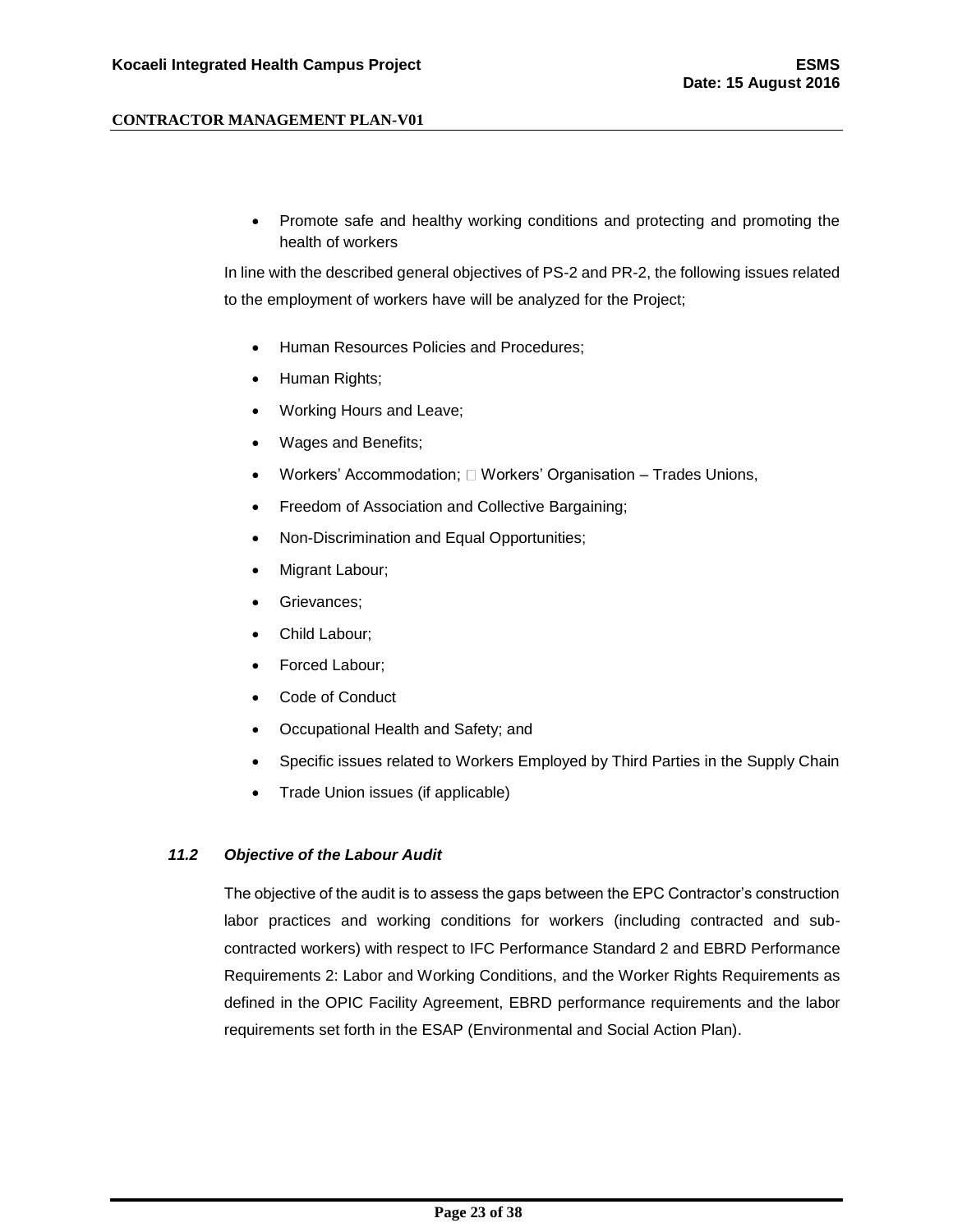A social/labor safeguard specialist will undertake semi-annual construction labor audits (CLAs) to assess existing management systems of labor and to address gaps and noncompliances.

The Specialist will:

- (a) Conduct interviews with workers to assess Project compliance with IFC Performance Standard 2 and EBRD Performance Requirements 2, the Worker Rights Requirements as defined in the OPIC Facility Agreement and the labor requirements set forth in the ESAP. Key topics to include:
	- i.) Provision of clear and documented information on terms and conditions of work, hours of work, wages, overtime, compensation, and benefits to workers;
	- ii.) Management of hours of work and overtime to align with applicable national and international standards;
	- iii.) Payment of wages, including bonuses and premiums for overtime work, in full and timely manner;
	- iv.) Hours of work and rest periods;
	- v.) Implementation of non-discrimination and equal employment opportunity policies;
	- vi.) Workers' rights to remove themselves from hazardous situations;
	- vii.) Workers' rights to join workers' organizations and bargain collectively;
	- viii.) Workers' ability to raise grievances through mechanisms established by the EPC and contractors;
	- ix.) Worker possession of personal identification documents.
- (b) Undertake audits of EPC Contractor to assess implementation of PS2 and PR2, the Worker Rights Requirements as defined in the OPIC Facility Agreement, EBRD performance requirements and the labor requirements set forth in the ESAP.
- (c) Undertake audits of contractors and subcontractors and their headquarters to assess the capacity of their labor management systems to apply the provisions of PS2 & PR2 to their workforce. Key topics to include:
	- i.) Implementation of human resource (HR) policies;
	- ii.) Communication of terms and conditions of work, hours of work, wages, overtime, compensation, and benefits to workers;
	- iii.) Timekeeping and payroll systems;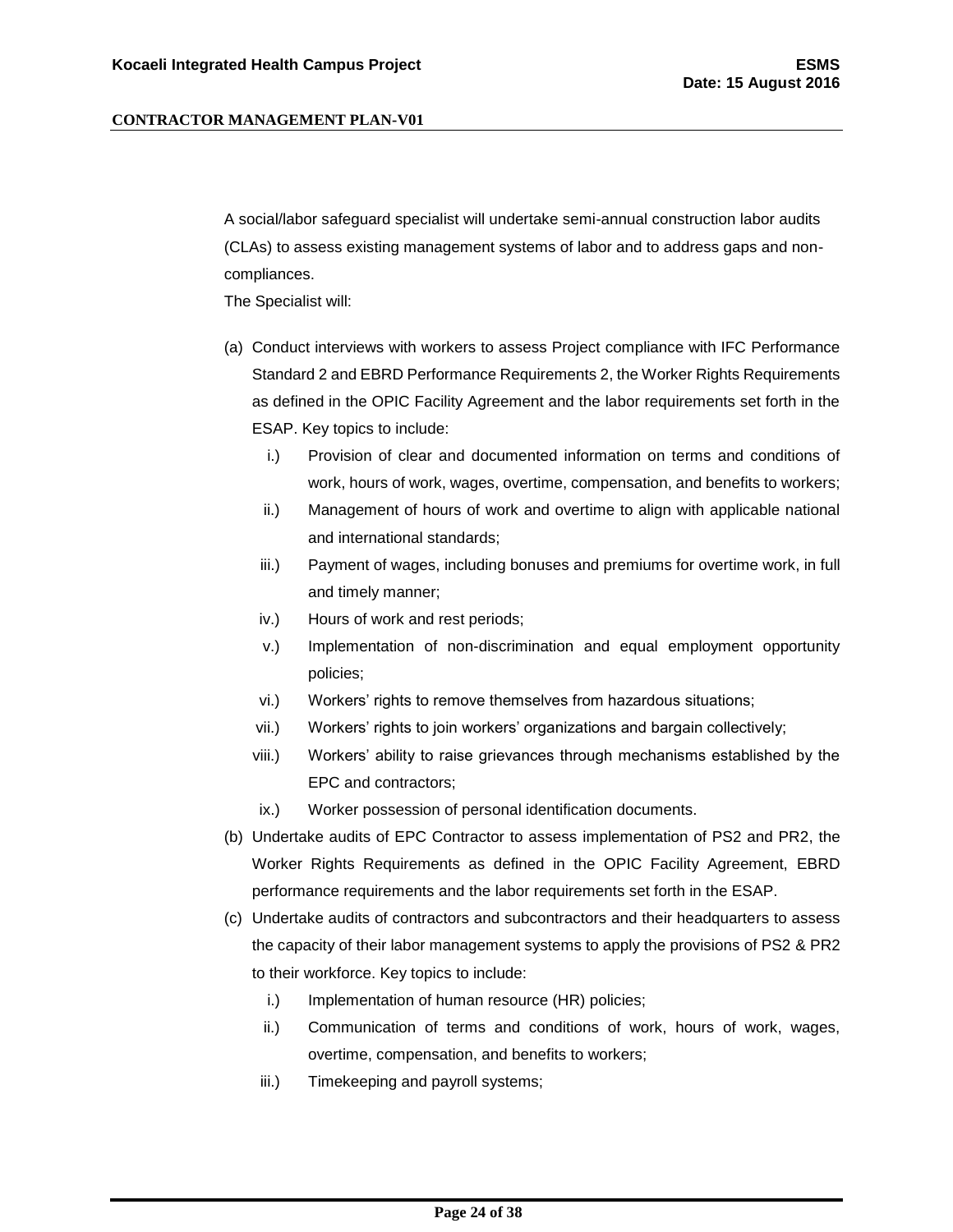- iv.) Management and oversight over hours of work and overtime to align with applicable national and international standards;
- v.) Management of personnel files (with signed contracts, next of kin and medical insurance cards in case of accidents, qualifications and application forms to evidence non-discrimination and equal opportunity, leave records, etc.);
- vi.) Implementation of worker grievance mechanism;
- vii.) Occupational health and safety;
- viii.) Subcontractor management of contracted security personnel in compliance with IFC Performance Standard 4 on Community Health, Safety and Security.
- (d) Conduct inspections of work sites and worker facilities from an occupational health and safety management perspective. Key topics to include:
	- i.) Identification of potential hazards to workers;
	- ii.) Provision of preventative and protective measures;
	- iii.) Training of workers;
	- iv.) Documentation and reporting of occupational accidents, diseases and incidents;
	- v.) Emergency prevention, preparedness and response arrangements.
- (e) Conduct inspections of accommodation facilities using standards of the IFC/EBRD's 2009 guidance note on workers' accommodation.
- (f) Assess project compliance with IFC Performance Standard 4 on Community Health, Safety and Security in relation to use of security personnel, and any security-related incidents since the previous report.

#### <span id="page-24-0"></span>*11.3 Responsible Staff for Labour Issues and Monitoring*

- HSE Manager
- HR & Administration & Manager / Staff
- Camp Managers / Cam Administrative Staff
- EPC / SPV Environmental and Social Team & Consultants
- Project Managers
- Site Managers
- Site (Field Engineers)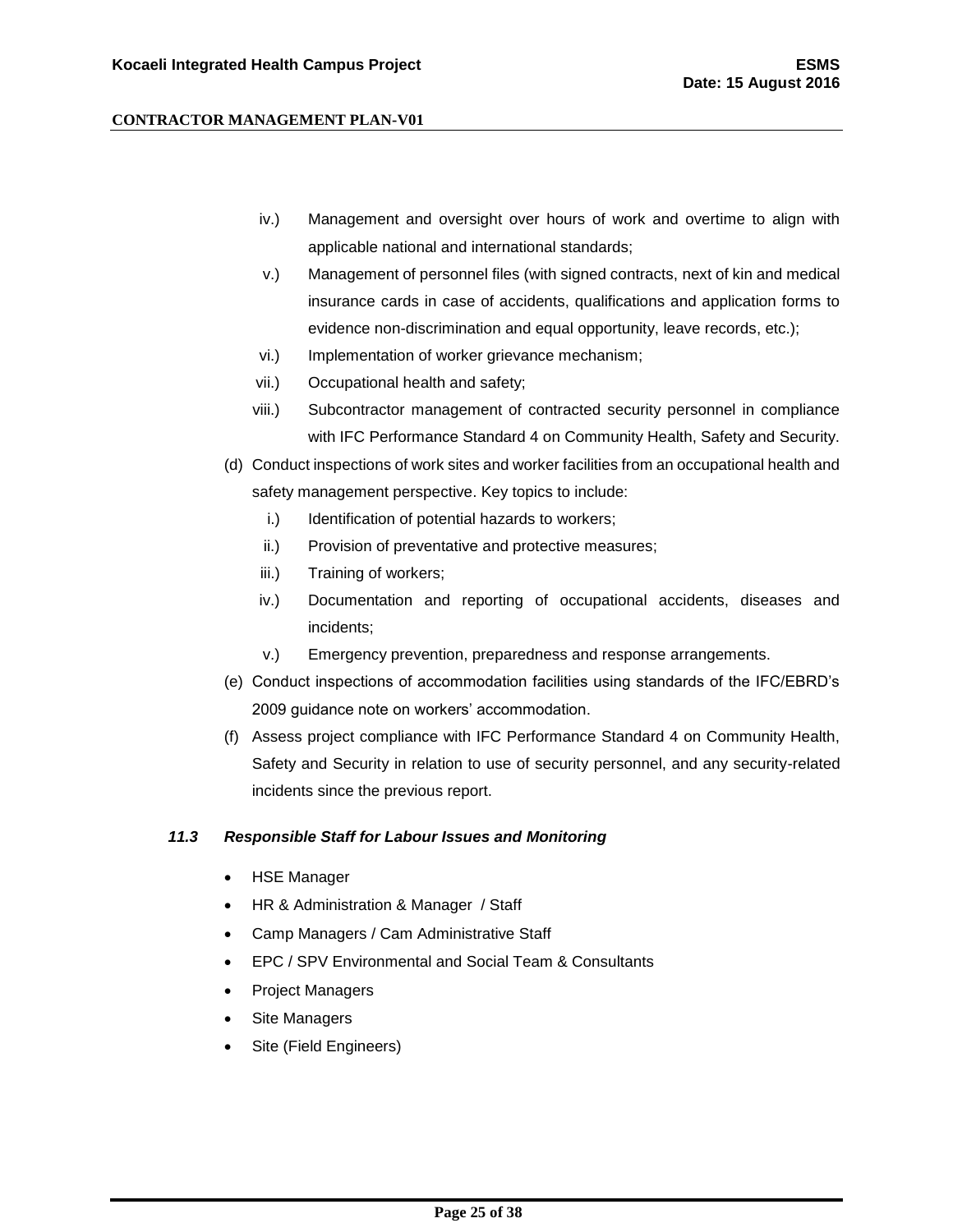#### <span id="page-25-0"></span>**11 REPORT TEMPLATE FOR REGULAR LABOUR MONITORING**

Following sections will be included in the Semi-Annual Monitoring Report

- A. Brief Project Description
- B. Brief Executive Summary
- C. Purpose of this Labour Audit
- D. The Scope of this Labour Audit (PS2- PR2 requirements)
- E. Findings as per PS2 /PR2 / National Labour Law. Key issues to include:
	- Findings from interviews with workers (direct, contracted and subcontracted; local and migrant) on components of PS2 / PR2 ;
	- An assessment of how the EPC, contractors and subcontractors implement and comply with the requirements of Performance Standard 2 / EBRD Performance Requirement 2 for their employees;
	- Findings regarding Project compliance with national labor law, IFC Performance Standard 2 on Labor and Working Conditions, the Worker Rights Requirements as defined in the OPIC Facility Agreement, and the labor requirements set forth in the ESAP. Key issues to include:
		- $\checkmark$  Implementation of Human Resource policies;
		- $\checkmark$  Adherence to applicable national law and international standards regarding working conditions and terms of employment, hours of work and overtime;
		- $\checkmark$  Prohibition of child labor and forced labor:
		- $\checkmark$  Implementation of non-discrimination and equal opportunity;
		- $\checkmark$  The relationship with worker organizations, and employee ability to exercise right of association, right to organize and bargain collectively;
		- $\checkmark$  Occupational health and safety;
		- $\checkmark$  Retrenchment and legal termination of contracts;
		- $\checkmark$  Grievance mechanism implementation; and
		- $\checkmark$  The protection of workers' rights among contracted and subcontracted workers and employees in the supply chain.
	- Findings regarding Project compliance with IFC Performance Standard 4 / EBRD Performance Requirement 4 on Community Health, Safety and Security in relation to use of security personnel, and assessments of any securityrelated incidents since the previous report*.*
- F. Conclusions and recommendations, including a proposed action plan to address any non-compliances identified.
- G. Appendix A- Labor Audit Tasks Actions Compliance Category Remedial Actions (See Table 1 Template )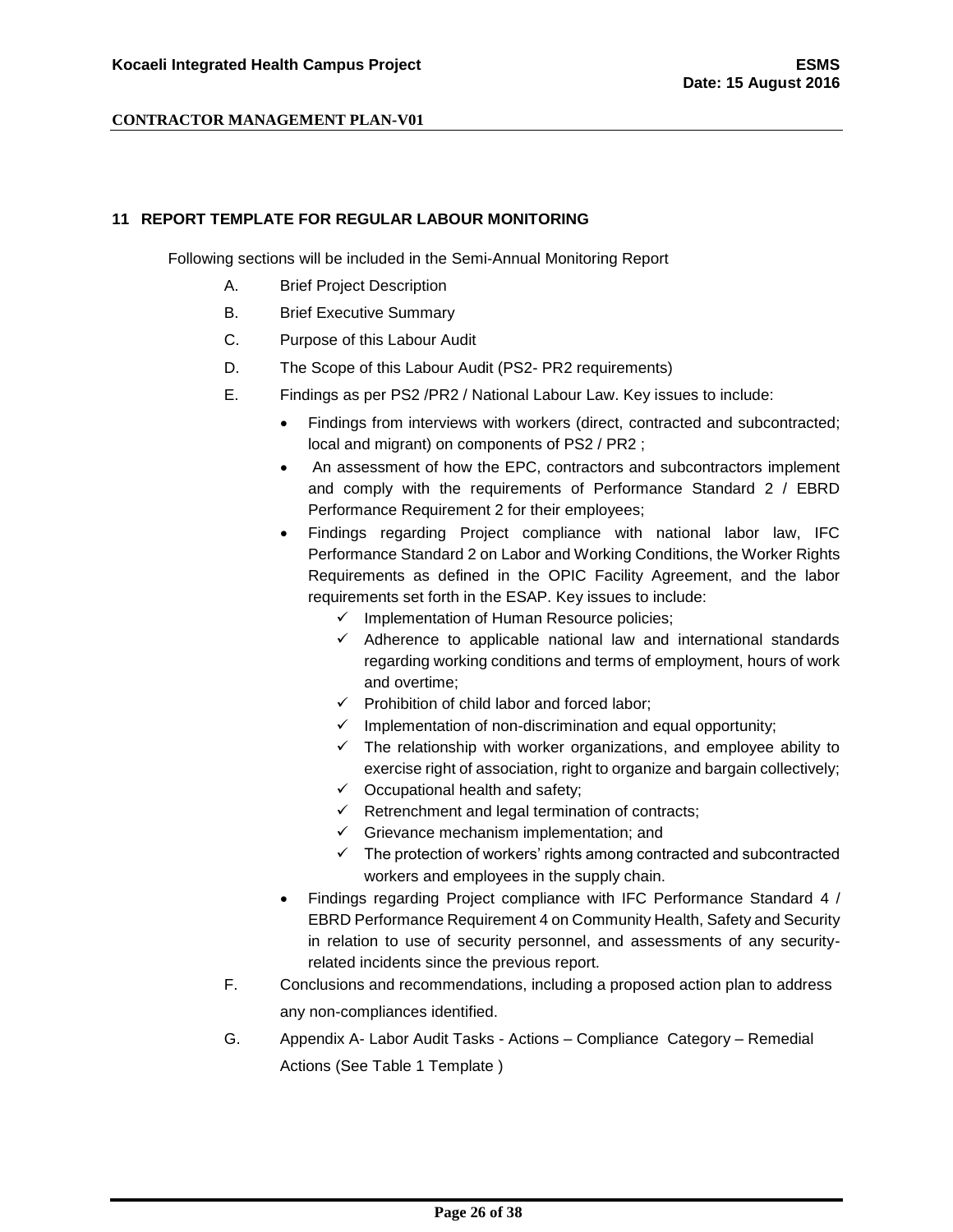- H. Appendix B- Summary Table for Interviewed Employees- (See Table 2 Template )
- I. Appendix C- Summary Table for Labour Profile (See Table 3 Template )
- J. Appendix D- Summary Table for Non- Compliance İdentified / Action Plan / Status of Completion (See Table 4 Template )
- K. Appendix E Photos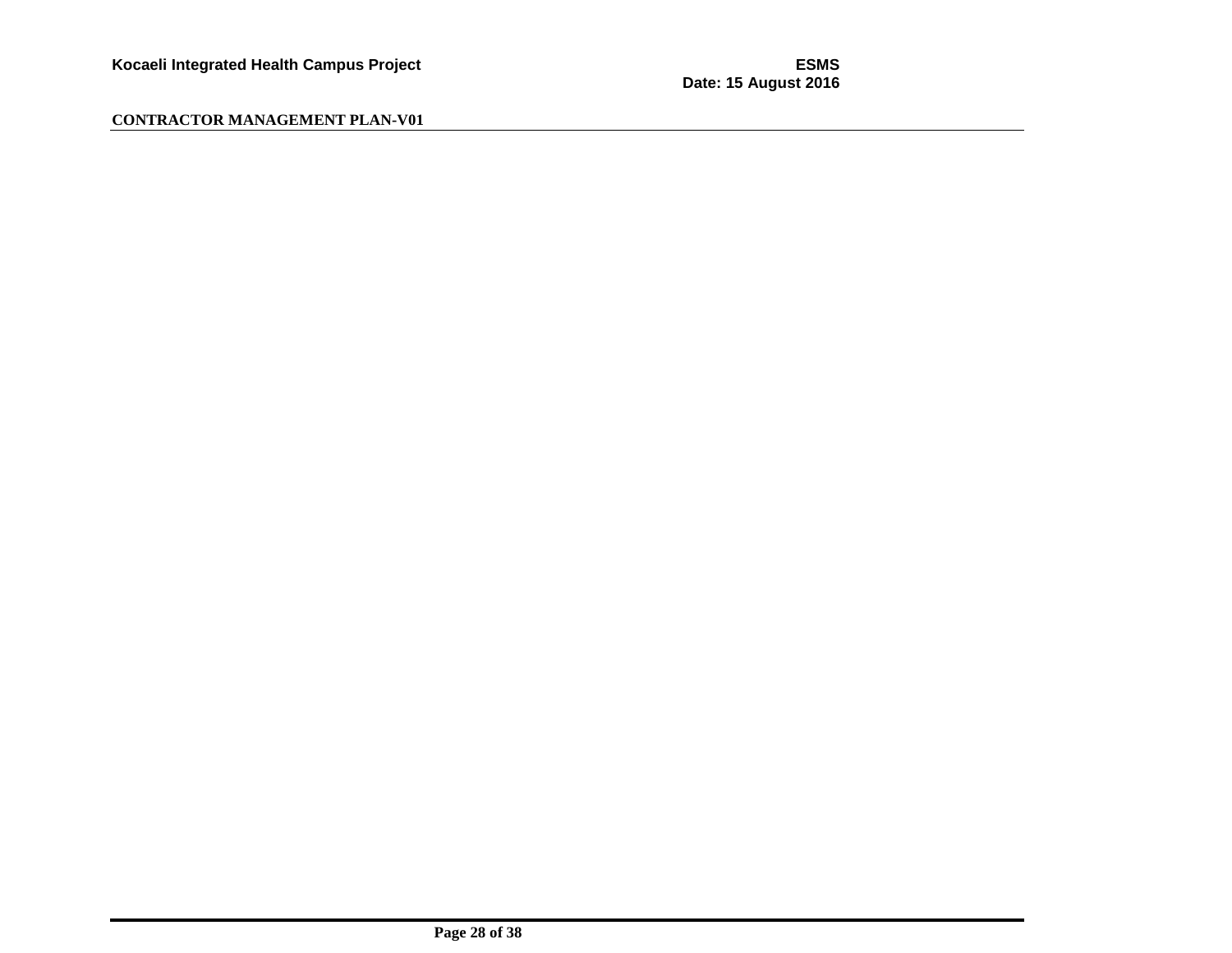| <b>TABLE 1 (Template)</b><br>LABOUR ADUDIT (TASKS -ACTIONS - COMPLIANCE CATEGORY -REMEDIAL ACTIONS |                                                                                                                   |                                                                                                                                                                                                                           |              |                              |                                                                                  |     |                                       |                 |  |
|----------------------------------------------------------------------------------------------------|-------------------------------------------------------------------------------------------------------------------|---------------------------------------------------------------------------------------------------------------------------------------------------------------------------------------------------------------------------|--------------|------------------------------|----------------------------------------------------------------------------------|-----|---------------------------------------|-----------------|--|
|                                                                                                    |                                                                                                                   | <b>Actions</b>                                                                                                                                                                                                            |              | Compliance<br>relevant part) | Category (please tick                                                            |     | <b>Corrective / Remediation</b>       |                 |  |
| <b>Task No. Task</b>                                                                               |                                                                                                                   |                                                                                                                                                                                                                           |              | $C = Compliant$              | <b>PC= Partially Compliant</b><br><b>NC= No Compliant</b><br>N/A= Not Applicable |     | <b>Remedial Action to</b><br>be taken | <b>Deadline</b> |  |
|                                                                                                    |                                                                                                                   | Review of personnel code of<br>$\bullet$                                                                                                                                                                                  | $\mathbf{C}$ | <b>PC</b>                    | <b>NC</b>                                                                        | N/A |                                       |                 |  |
| T.1                                                                                                | Implementation of Worker<br>Code of Conduct to manage<br>workers' behavior on site, in<br>camp and in communities | conduct<br>Interview with workers to<br>$\bullet$<br>measure the level of<br>knowledge about their code<br>of conduct<br>Review the complaint records<br>$\bullet$<br>Interview with the nearby<br>$\bullet$<br>community |              |                              |                                                                                  |     | Example                               | Example         |  |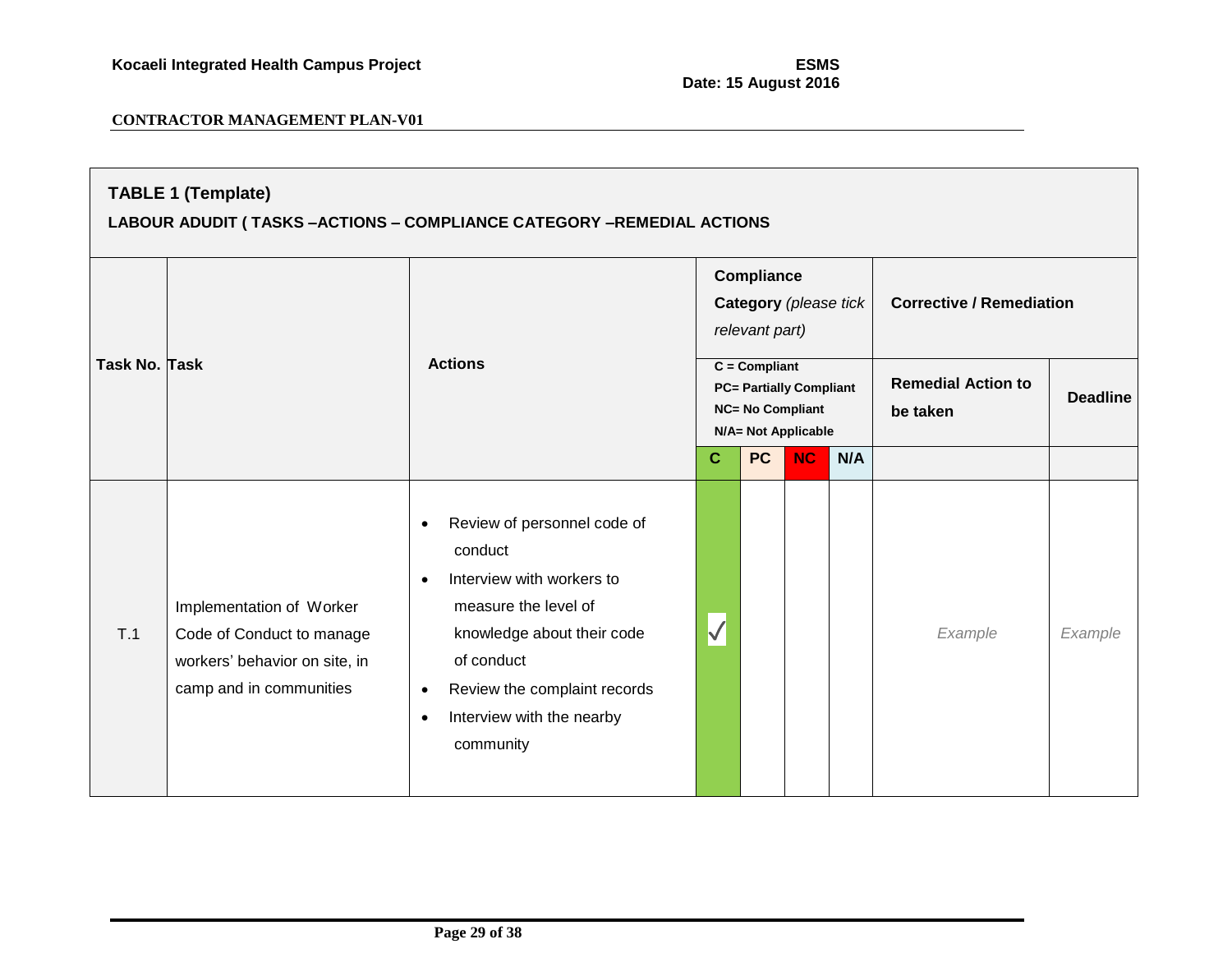| T.2 | Ensuring all workers are aware of<br>content of workers agreements                                                                                                                                                                                                                                                                                                                                                                                                                                       | Interview with the staff<br>Review of the contracts<br>$\bullet$<br>Interview with the subcontractor<br>$\bullet$<br>companies                           | $\sqrt{}$ |  | Example | Example |
|-----|----------------------------------------------------------------------------------------------------------------------------------------------------------------------------------------------------------------------------------------------------------------------------------------------------------------------------------------------------------------------------------------------------------------------------------------------------------------------------------------------------------|----------------------------------------------------------------------------------------------------------------------------------------------------------|-----------|--|---------|---------|
| T.3 | Ensuring migrant and/or<br>immigrant construction workers'<br>human right to be fully respected.<br><b>Worker Protection</b><br>Comply with national<br>(i)<br>Labour law<br>Ensuring individual and<br>(ii)<br>Labour<br>contract in line with PS2 / PR2<br>Ensure migrant and/or<br>(iii)<br>immigrant construction workers'<br>human right to be fully respected.<br>If temporary accommodation is to<br>be provided, it needs to comply<br>with IFC Guidelines for<br><b>Temporary Accommodation</b> | Audit of implementation of the<br>$\bullet$<br>Labour force management plan<br>Audit of workers' health and safety<br>$\bullet$<br>Audit of workers camp |           |  | Example | Example |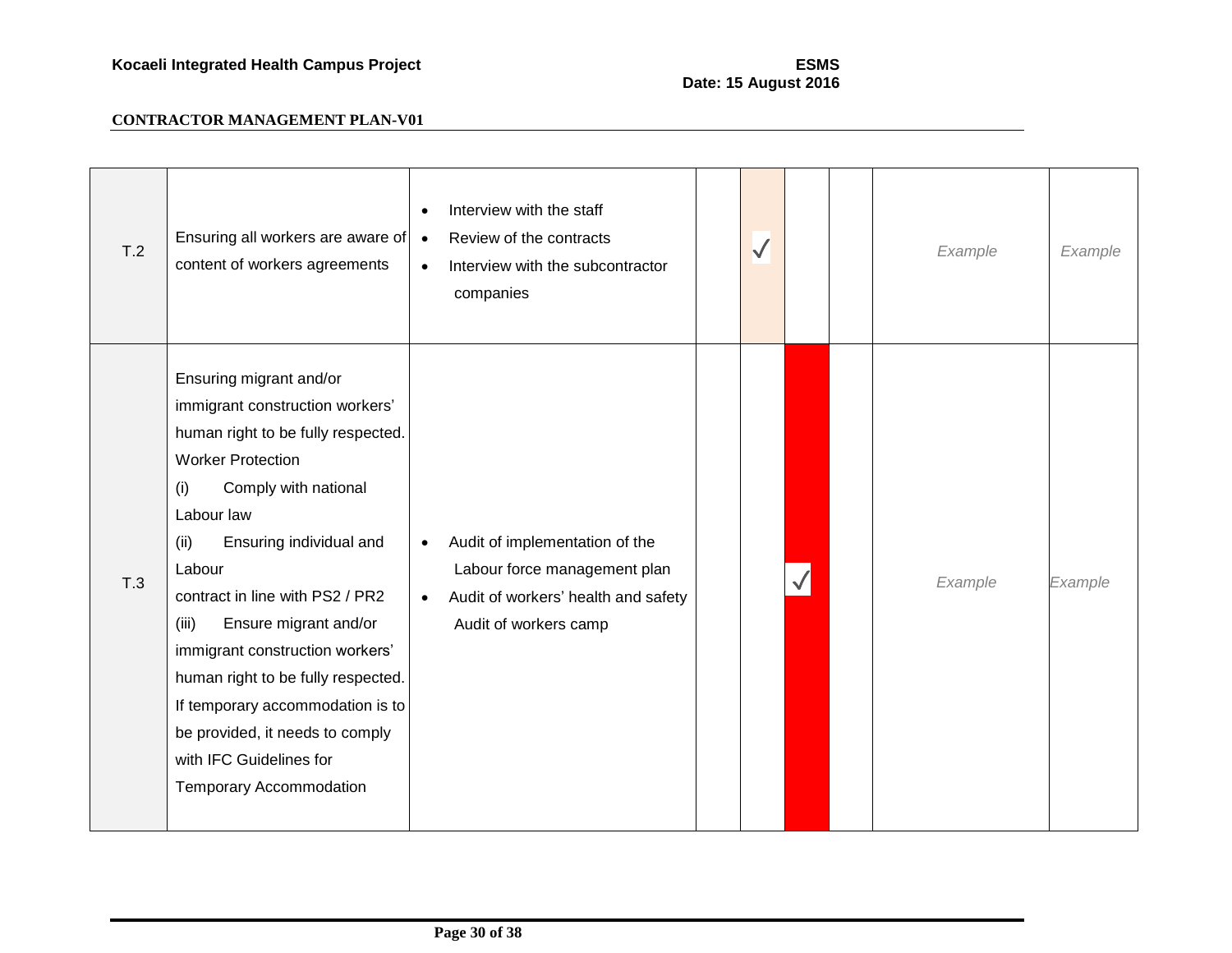Commit to taking action to

| T.4 | Payroll checks by EPC contractor<br>against issues such as sub-<br>contractor wage rates, payment<br>of benefits and timely payments                                                                        | Review of salary records<br>$\bullet$<br>Interview with field engineers and<br>$\bullet$<br>administrative personal                |  | $\checkmark$ | Example | Example |
|-----|-------------------------------------------------------------------------------------------------------------------------------------------------------------------------------------------------------------|------------------------------------------------------------------------------------------------------------------------------------|--|--------------|---------|---------|
| T.5 | Forming a data base which will<br>include ages, social security<br>numbers, ID cards, gender,<br>nationality, and birth place.                                                                              | Control of data base<br>$\bullet$<br>Interview workers, EPC personal<br>$\bullet$<br>and subcontractor companies                   |  |              |         |         |
| T.6 | Ensuring all workers are informed<br>of the grievance mechanism and<br>that it is easily accessible to them.<br>Commit to resolving grievances<br>within specified timeframes in the<br><b>ESIA Report.</b> | Commit to resolving grievances<br>$\bullet$<br>within specified timeframes in the<br>ESIA Report that easily accessible<br>to them |  |              |         |         |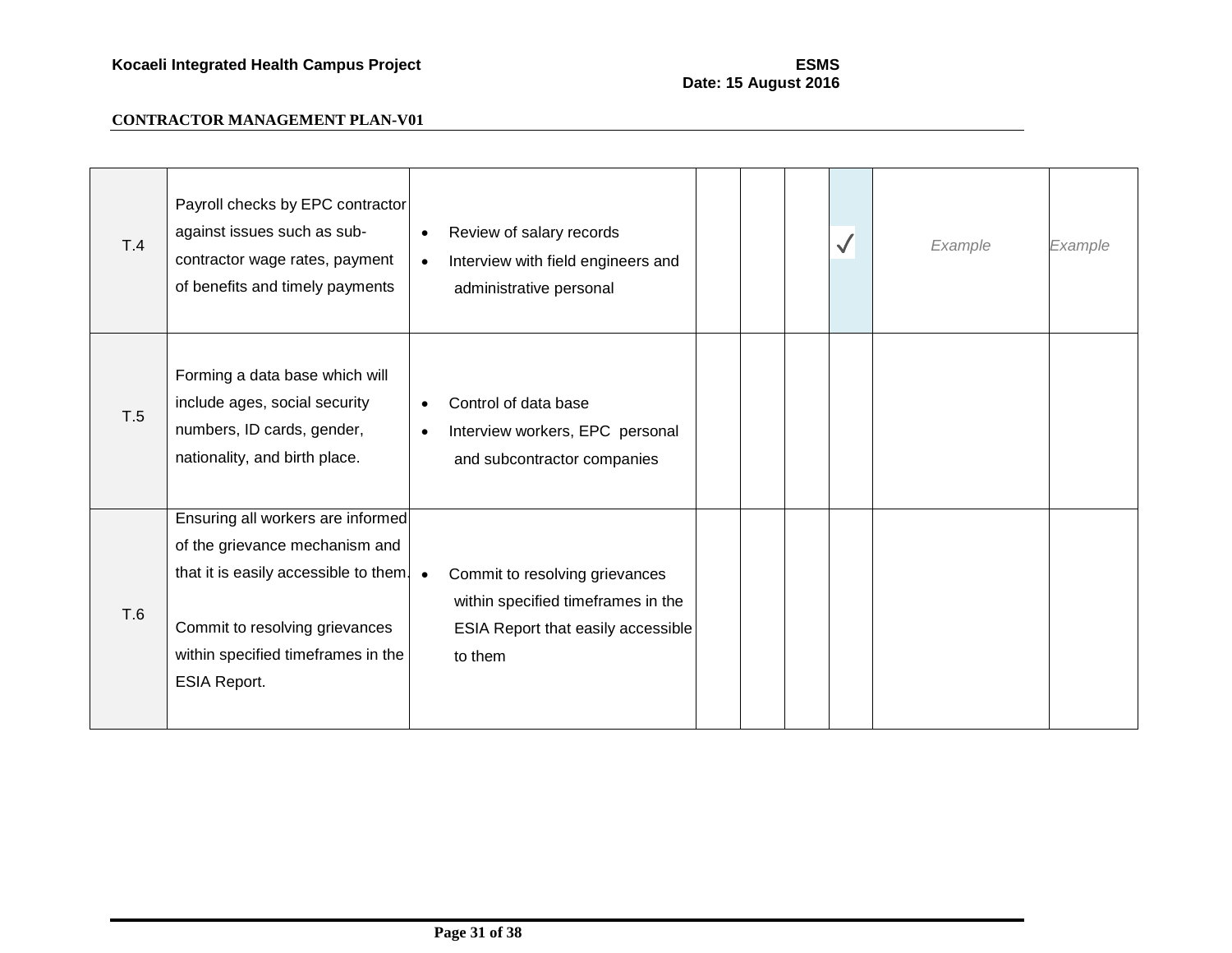| T.7 | Require subcontractors to<br>manage their workers in line<br>with the HR Policy by including<br>Human Resources Policy in<br>tender documentation and<br>contractual agreements                                                                                                                                                                                                         | Review and audit of the HR policy<br>$\bullet$                                                                                                                                                                                                                                               |
|-----|-----------------------------------------------------------------------------------------------------------------------------------------------------------------------------------------------------------------------------------------------------------------------------------------------------------------------------------------------------------------------------------------|----------------------------------------------------------------------------------------------------------------------------------------------------------------------------------------------------------------------------------------------------------------------------------------------|
| T.8 | Policy commitment of the main<br>contractor and its sub-<br>contractors regarding developed<br>policy that includes an explicit<br>acknowledgement of the<br>contractor's responsibility to<br>respect all human rights, and a<br>commitment to comply with<br>enumerated global human rights<br>principles as well as laws, and<br>other binding instruments at the<br>national level. | Review the contractor's web site<br>$\bullet$<br>and the web page of the project<br>and published materials<br>Interview with the main contractor<br>$\bullet$<br>representatives at the project site<br>level to ensure they understand<br>and adhere to the corporate policy<br>commitment |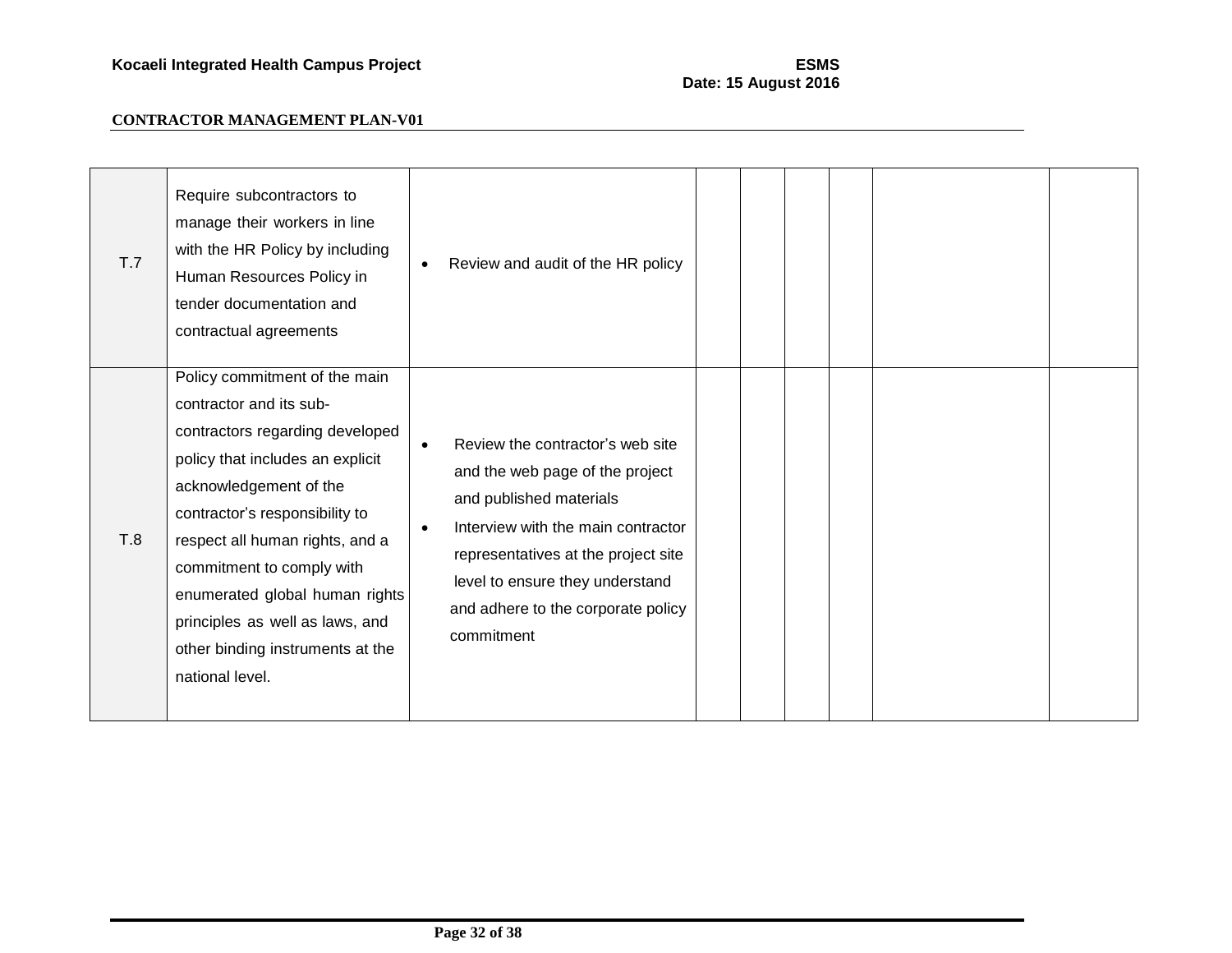| T.9  | The main contractor to carry out due<br>diligence to prevent or mitigate<br>potential human rights abuses and<br>remediate the effects of existing<br>human rights impacts related to<br>company activities or business<br>relationships | Interview with the workers and<br>$\bullet$<br>managers of sub- contracted<br>companies<br>Review practices of the main<br>$\bullet$<br>contractor<br>Review documents in related to the<br>$\bullet$<br>issue |  |
|------|------------------------------------------------------------------------------------------------------------------------------------------------------------------------------------------------------------------------------------------|----------------------------------------------------------------------------------------------------------------------------------------------------------------------------------------------------------------|--|
| T.10 | Other matters as defined 12.0.E                                                                                                                                                                                                          | Other matters (if required)<br>$\bullet$                                                                                                                                                                       |  |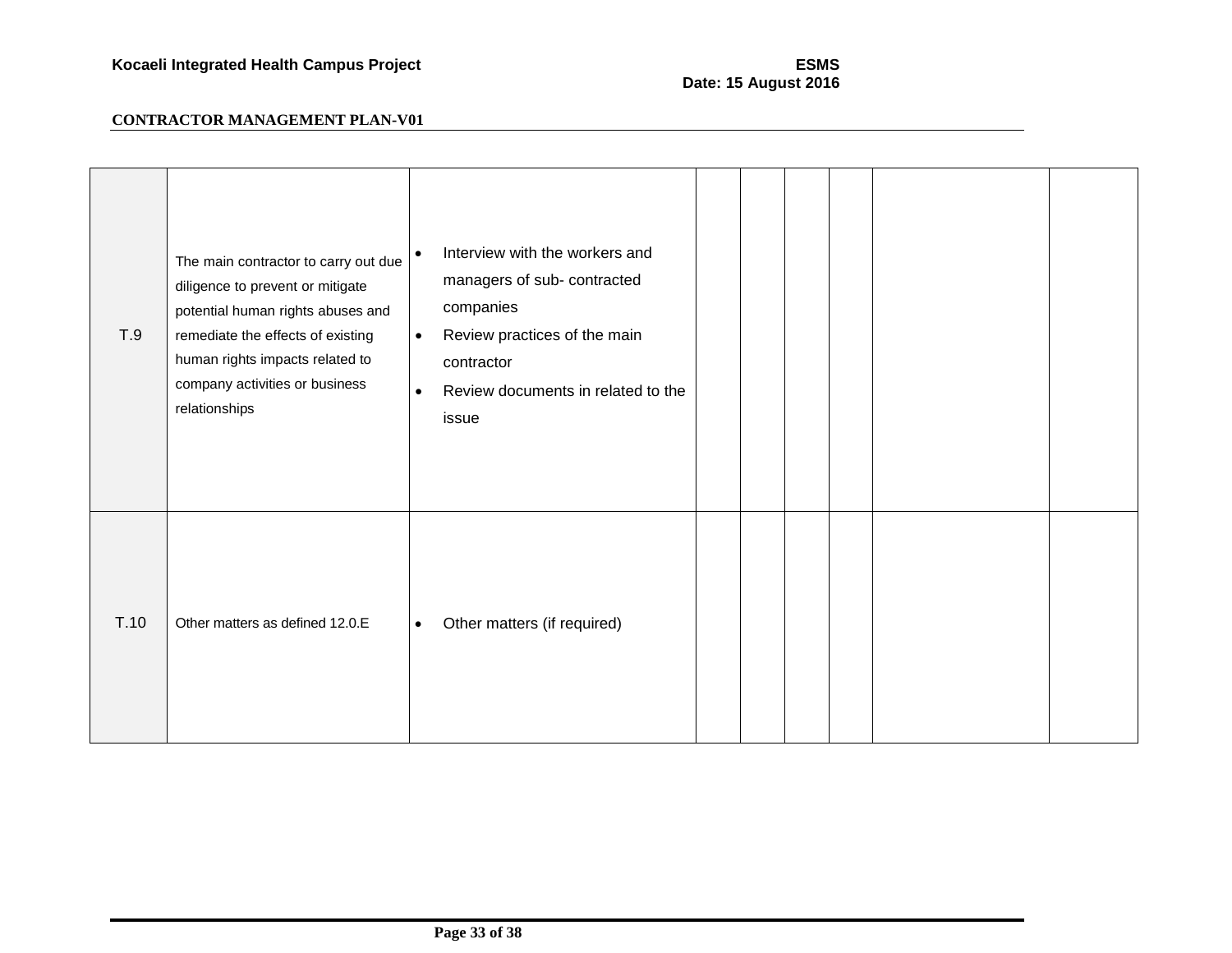| <b>TABLE 2 (Template)</b>               |                                                              |             |                               |  |  |  |  |  |
|-----------------------------------------|--------------------------------------------------------------|-------------|-------------------------------|--|--|--|--|--|
| <b>SUMMARY OF INTERVIEWED EMPLOYEES</b> |                                                              |             |                               |  |  |  |  |  |
| <b>No</b>                               | <b>Interviewed employees</b>                                 |             | Number of interviewed persons |  |  |  |  |  |
|                                         |                                                              | <b>Male</b> | Female                        |  |  |  |  |  |
| 1.                                      | <b>EPC Contractor</b>                                        |             |                               |  |  |  |  |  |
| 1.1                                     | Managers                                                     |             |                               |  |  |  |  |  |
| 1.2                                     | Engineers, Architects, Technical Staff, Administrative Staff |             |                               |  |  |  |  |  |
| 1.3                                     | Technicians, Foremen                                         |             |                               |  |  |  |  |  |
| 1.4                                     | Workers                                                      |             |                               |  |  |  |  |  |
| 2.                                      | <b>Managers from Subcontractors</b>                          |             |                               |  |  |  |  |  |
| 3.                                      | <b>Workers from Subcontractors</b>                           |             |                               |  |  |  |  |  |
| 4.                                      | <b>Public Institution around the Site</b>                    |             |                               |  |  |  |  |  |
| 4.1                                     | X1                                                           |             |                               |  |  |  |  |  |
| 4.2                                     | X <sub>2</sub>                                               |             |                               |  |  |  |  |  |
| 4.3                                     | X3                                                           |             |                               |  |  |  |  |  |
| 4.n                                     | Xn                                                           |             |                               |  |  |  |  |  |
|                                         | <b>TOTAL</b>                                                 |             |                               |  |  |  |  |  |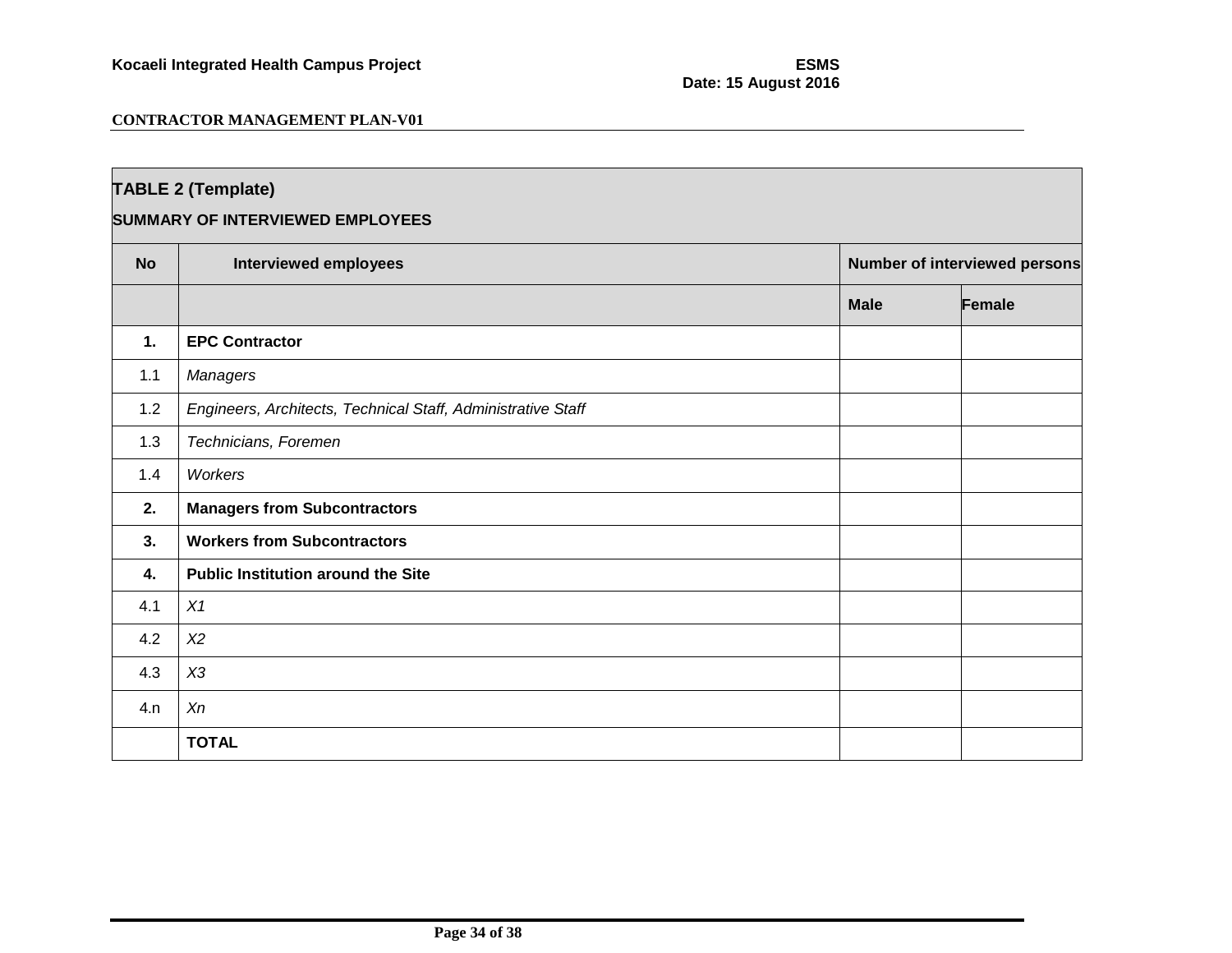| <b>TABLE 3 (Template)</b>                                  |                                                                      |                          |                 |                   |                       |        |               |               |               |                |
|------------------------------------------------------------|----------------------------------------------------------------------|--------------------------|-----------------|-------------------|-----------------------|--------|---------------|---------------|---------------|----------------|
| <b>LABOUR PROFILE</b>                                      |                                                                      |                          |                 |                   |                       |        |               |               |               |                |
| Name of the<br><b>Contractor /</b><br><b>Subcontractor</b> | <b>Type of Contract</b><br>(Direct / Contracted /<br>Sub-contracted) | <b>Number of Workers</b> |                 |                   | <b>Workers Skills</b> |        |               | <b>Gender</b> |               | <b>Comment</b> |
|                                                            |                                                                      | Local                    | <b>National</b> | Internati<br>onal | Labour                | Junior | <b>Senior</b> | <b>Male</b>   | <b>Female</b> |                |
| Contractor A                                               | <b>Concrete Works</b>                                                |                          |                 |                   |                       |        |               |               |               |                |
| Contractor B                                               | Excavation                                                           |                          |                 |                   |                       |        |               |               |               |                |
| Contractor n                                               | X Works                                                              |                          |                 |                   |                       |        |               |               |               |                |
|                                                            |                                                                      |                          |                 |                   |                       |        |               |               |               |                |
|                                                            |                                                                      |                          |                 |                   |                       |        |               |               |               |                |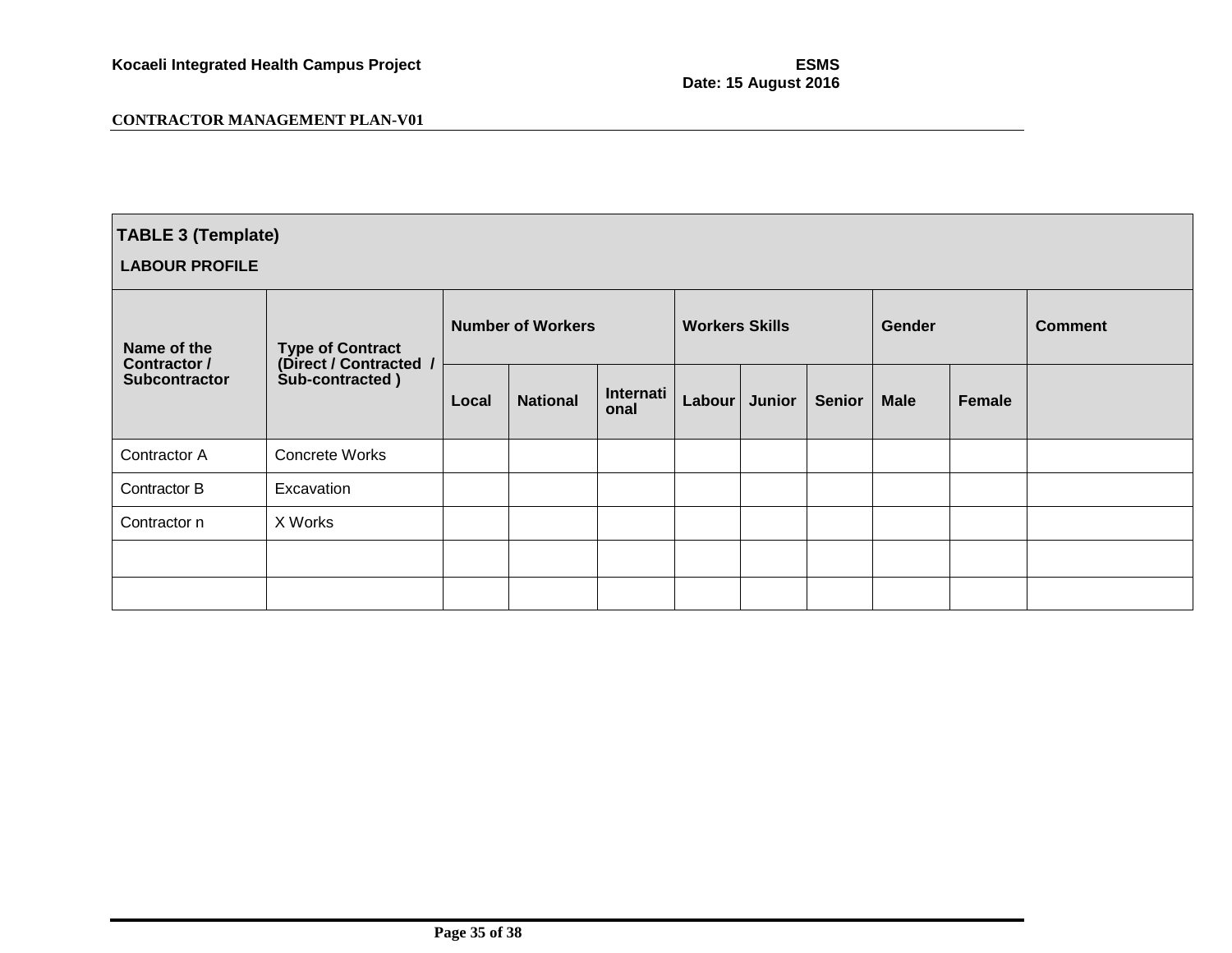| <b>TABLE 4 (Template)</b>                                                                                                        |                                   |                               |                                                |                        |
|----------------------------------------------------------------------------------------------------------------------------------|-----------------------------------|-------------------------------|------------------------------------------------|------------------------|
| Summary Table for Non- Compliance Identified / Action Plan / Status of Completion (IFC's / EBRD Performance Standards (PS2- PR2) |                                   |                               |                                                |                        |
| No.                                                                                                                              | <b>Non-Compliances Identified</b> | <b>Corrective Action Plan</b> | <b>Status of Completion</b><br>(Open / Closed) | <b>Completion Date</b> |
| 1.                                                                                                                               |                                   |                               |                                                |                        |
| 2.                                                                                                                               |                                   |                               |                                                |                        |
| 3.                                                                                                                               |                                   |                               |                                                |                        |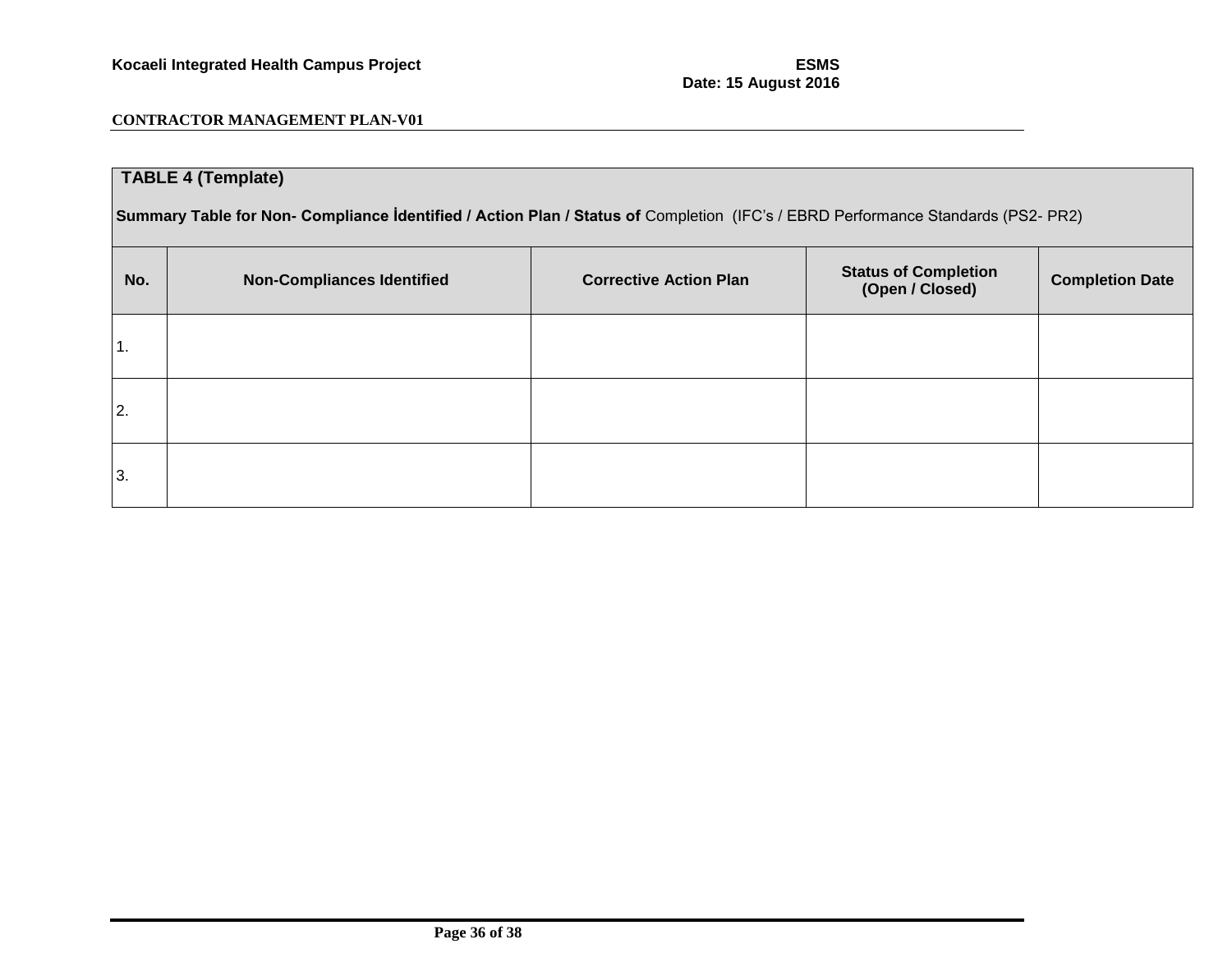#### <span id="page-36-0"></span>**12.0 NATIONAL LAWS AND REGULATIONS IN CONJUNCTION WITH IFC PS2 AND EBRD PR2**

IFC PS2 and EBRD PR2 require complying with the national laws and regulations that are applicable to projects with regard to labor and working conditions and health and safety.

- Labor Law (Official Gazette-OG- Date/Number: 10.6.2003/25134)
- Occupational Health and Safety Law (OG Date/Number: 30.06.2012/28339)
- Regulation on the Minimum Wage (OG Date/Number: 01.08. 2004/25540)
- First Aid Regulation (OG Date/Number: 22.05.2002/24762)
- Regulation on Working Duration Related to Labor Law (OG Date/Number: 06.04.2004/25425)
- Regulation on Excess Work and Work in Excess Periods (OG Date/Number: 06.04.2004/25425)
- Regulation on Special Principles in Works Carried out by Employing Workers in Shifts (OG Date/Number: 07.04.2004/ 25426)
- Occupational Healthand Safety Risk Assessment Regulation (OG Date/Number: 29.12.2012/28512)
- Regulation on the Provisions of Occupational Health and Safety Training of Employees (OG Date/Number: 15.05.2013/28648)
- Occupational Health and Safety Services Regulation (OG Date/Number: 29.12.2012/28512)
- Communiqué on Danger Class Lists Related to Occupational Health and Safety (OG Date/Number: 26.12.2012/28509)
- Regulation on Duties, Authority, Responsibilities and Trainings of Occupational Health and Safety Specialists (OG Date/Number: 29.12.2012/28512)
- Regulation on the Occupational Health and Safety Boards (OG Date/Number: 18.01.2013/28532)
- Regulation on the Health and Safety Measures to be taken in Workplace Buildings and Additions (OG Date/Number: 17.07.2013/28710)
- Regulation on Health and Safety at Construction Works (OG Date/Number: 05.10.2013/28786)
- Regulation on the Tasks, Authority, Responsibility and Education of On-Site Doctor and **Other**
- Health Personnel (OG Date/Number: 20.07.2013/28713)
- Regulation on Health and Safety Requirements in the Use of Work Equipment (OG Date/Number:25.04.2013/28628)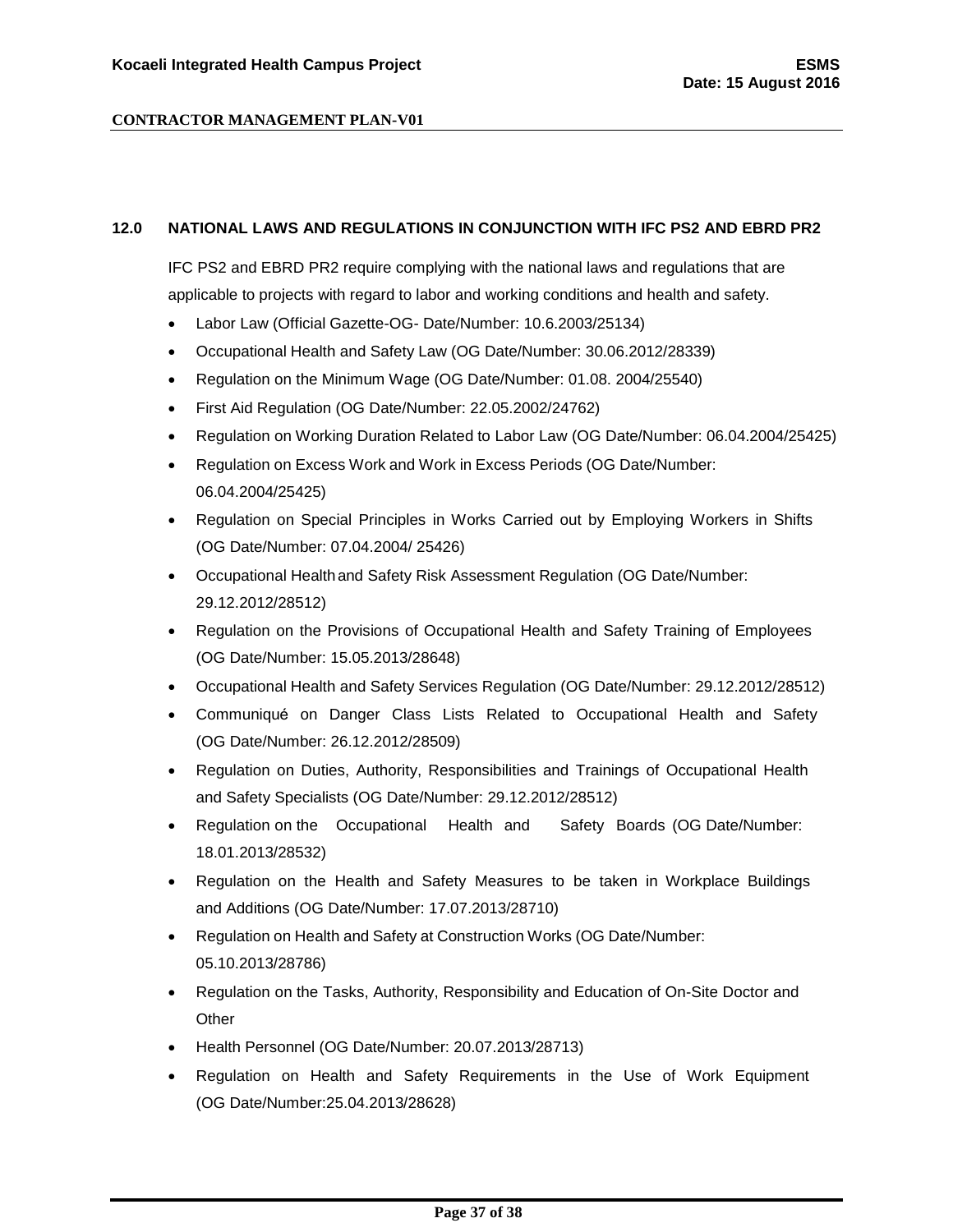- Regulation on Manual Handling (OG Date/Number: 24.07.2013/28717)
- Regulation on Fire Protection of Buildings (OG Date/Number: 19.12.2007/26735)
- Regulation on the Emergency Cases in Workplaces (OG Date/Number: 18.06.2013/28681)
- Regulation on the Use of Personal Protective Equipment in Workplaces (OG Date/Number: 02.07.2013/28695)
- Regulation on Safety and Health Signs (OG Date/Number: 11.09.2013/28762)
- Regulation on the Protection of the Workers against Risks Relevant to Noise (OG Date/Number: 28.07.2013/28721)
- Regulation on the Protection of the Workers against Vibration Risks (OG Date/Number: 22.08.2013/28743)
- Regulation on Occupational Health and Safety in Temporary or Fixed Term Employment (OG Date/Number: 23.08.2013/28744)Regulation on Suspension of Work in Workplaces (OG Date/Number: 30.03.2013/28603)
- Regulation on Health and Safety Measures in Works with Carcinogenic and Mutagenic Substances (OG Date/Number: 06.08.2013/28730)
- Regulation on Health and Safety Measures in Works with Chemical Substances (OG Date/Number: 12.08.2013/28733)
- Regulation on Protection of Workers from Dangers of Explosive Environments (OG Date/Number: 30.04.2013/28633)
- Regulation on the Prevention of Exposure Risks from Biological Agents (OG Date/Number: 15.06.2013/28678)
- Regulation on the Works in Which Workers shall Work Maximum Seven and Half Hours or Less in a Day in Terms of Health Rules (OG Date/Number: 16.07.2013/28709)
- Regulation on Radiation Safety (OG Date/Number: 24.03.2000/23999)
- Regulation on the Working Principles and Radiation Dosage Limits of the Personnel Working with Ionizing Radiation Resources in Health Services (OG Date/Number: 05.07.2012/28344)
- Regulation on Safe Transportation of Radioactive Substances (OG Date/Number: 08.07.2005/25869)